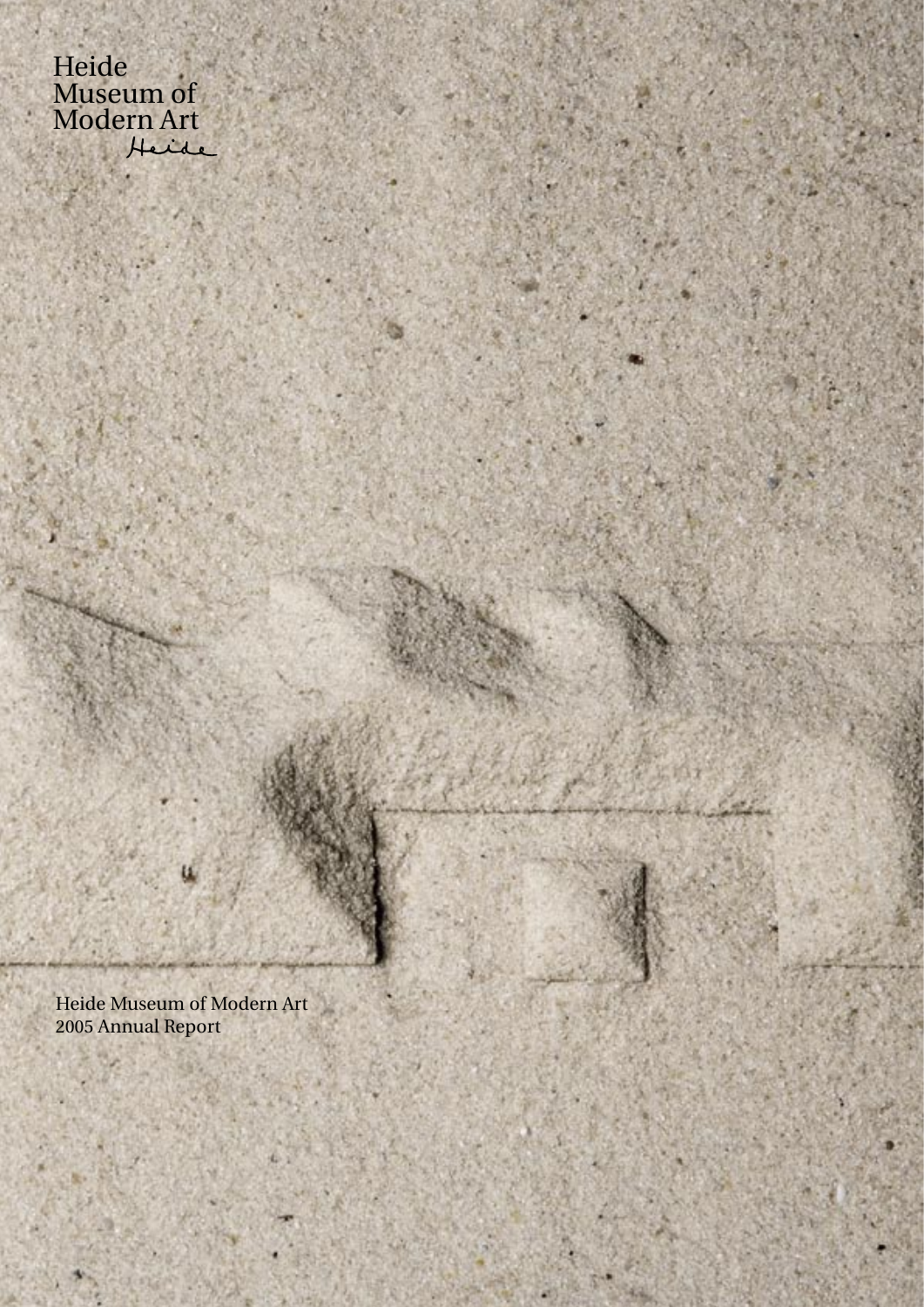# **Contents 1. Mission Statement** 3

# PAGE

| 2. | <b>Honorary Appointments</b>                                                                            | 4                    |
|----|---------------------------------------------------------------------------------------------------------|----------------------|
| 3. | Chairman's & Director's Report                                                                          | 5                    |
| 4. | Corporate Governance<br>4.1 Board of Directors<br>4.2 Senior Management<br>& Company Members            | 8<br>10<br>11        |
| 5. | Programming & Collections<br>5.1 Exhibitions<br>5.2 Education & Public Programs<br>5.3 Heide Collection | 12<br>12<br>14<br>15 |
| 6. | Communications & Development<br>6.1 Communications<br>6.2 Heide Foundation<br>6.3 Heide Partnerships    | 20<br>20<br>22<br>25 |
| 7. | Redevelopment Program<br>7.1 Gardens                                                                    | 26<br>28             |
| 8. | Staff & Volunteers                                                                                      | 29                   |
| 9. | <b>Concise Financial Report</b>                                                                         | 31                   |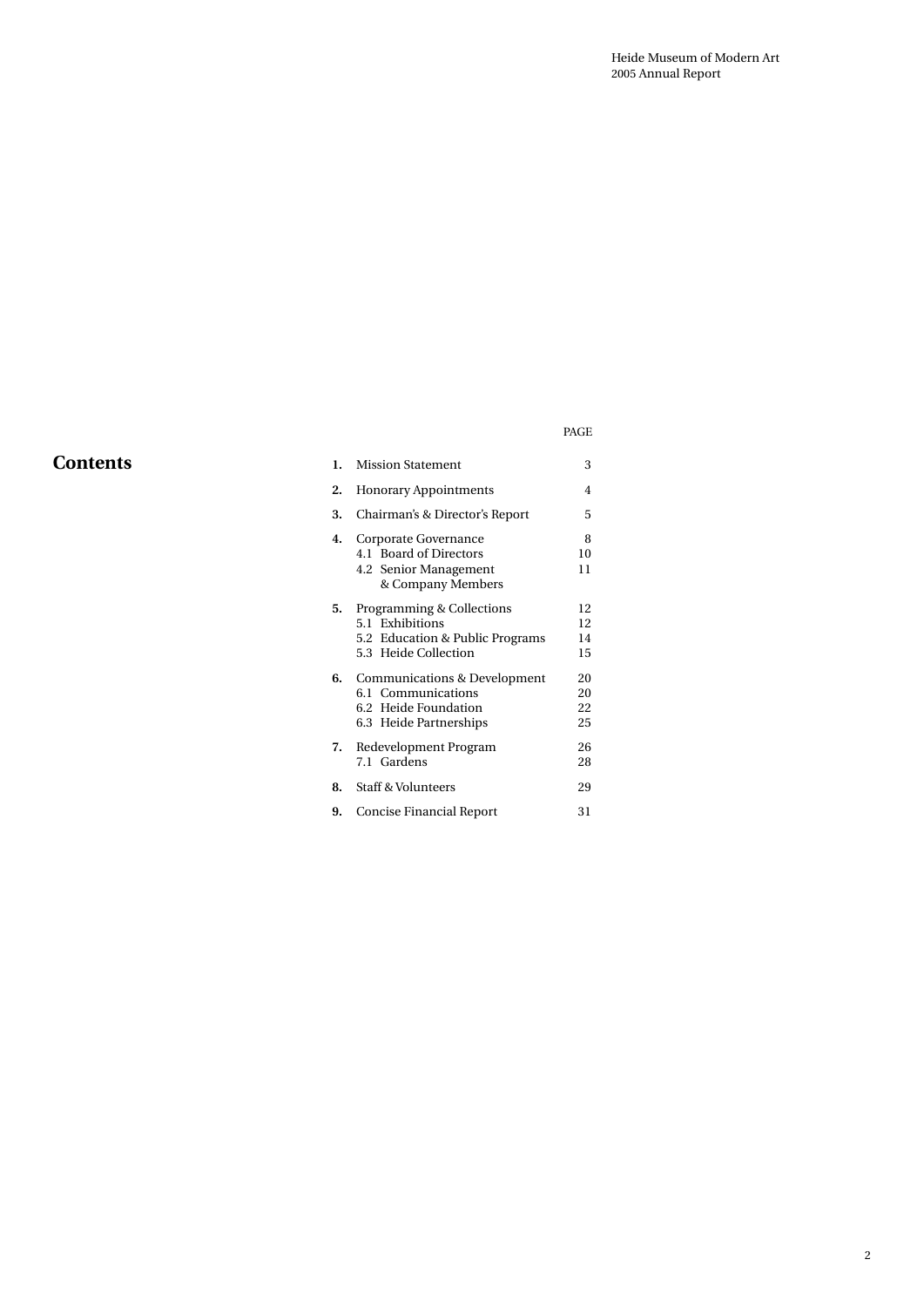# **1. Mission Statement**

Heide Museum of Modern Art supports the development and discussion of contemporary culture, and reviews and critically evaluates modernism in Australia and internationally, building on the unique vision, heritage and environment provided by its founders, John and Sunday Reed.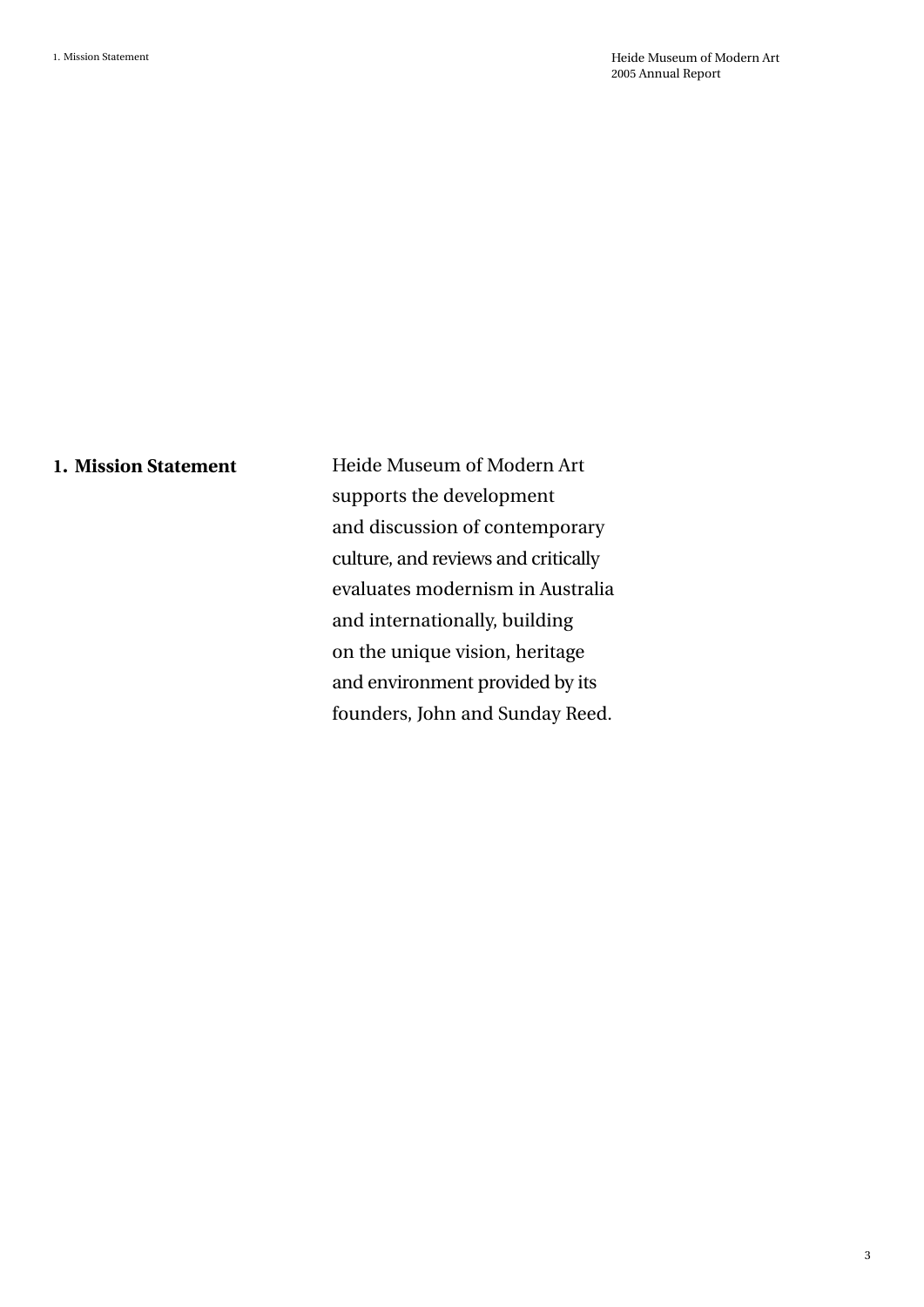# **2. Honorary Appointments**

### **Heide Patrons**

Mrs Terry Bracks Mrs Barbara Tucker Sir Rupert Hamer AC KCMG (1916–2004)

### **Heide Fellows**

| Dr H Norman B Wettenhall AM  | 1988 |
|------------------------------|------|
| $(1915 - 2000)$              |      |
| Georges Mora                 | 1989 |
| $(1913 - 1992)$              |      |
| Maria Prendergast            | 1990 |
| Baillieu Myer AC             | 1992 |
| Loti Smorgon AO              | 1993 |
| Victor Smorgon AO            | 1993 |
| Dr Barrett Reid AM           | 1994 |
| $(1926 - 1995)$              |      |
| Dr Tom Quirk                 | 1995 |
| Maudie Palmer AO             | 1997 |
| The Hon. Mr. Justice Charles | 1998 |
| Christine Collingwood        | 1999 |
| Albert Tucker AO             | 2000 |
| $(1914 - 1999)$              |      |
| Barbara Tucker               | 2000 |
| Tom Lowenstein               | 2002 |
| William J Forrest AM         | 2005 |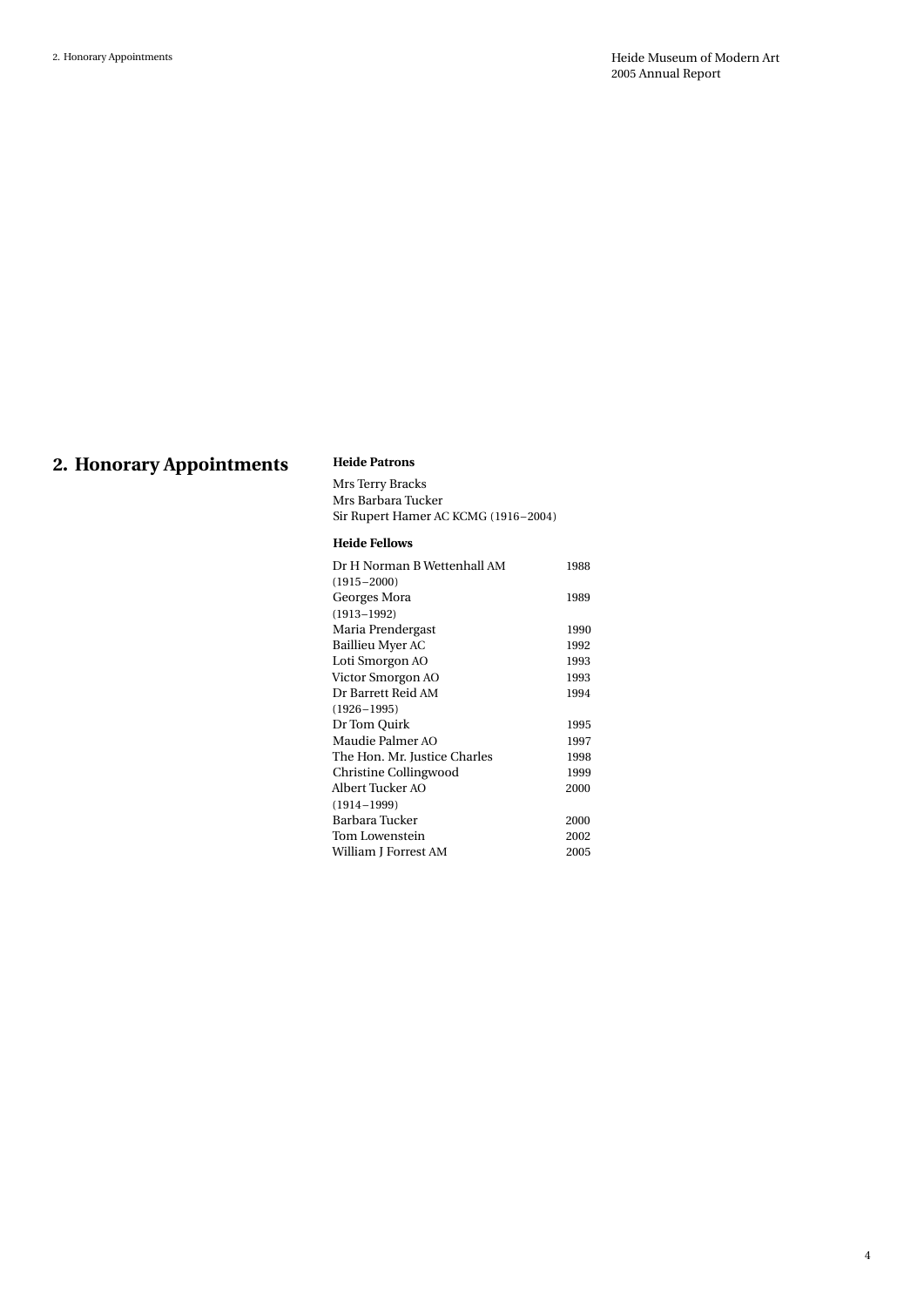## **3. Chairman's & Director's Report**

#### **Towards the new Heide…**

The year 2005 was another exciting and challenging year for Heide Museum of Modern Art with the commencement of the next stages of the Museum's Redevelopment Program. Managing and funding these three projects has been very rewarding but demanding on Heide's resources. However, with the closure of the main site it has been an opportunity to undertake new building, restoration and maintenance of our facilities to improve both the quality and space for the Museum's significant Collection and exhibitions.

Heide's Redevelopment Program commenced with the launch of the successful renovation of Heide I in 2001. The current program involves three projects:

#### **Phase 2–Sidney Myer Education Centre**

#### **Phase 3–Heide III Redevelopment**  including:

- Albert & Barbara Tucker Gallery and Tucker Study Centre
- Tony & Cathie Hancy Sculpture Plaza
- Kerry Gardner & Andrew Myer Project Gallery
- Federation Way Car Park
- Collection store, art preparation and loading dock

#### **Phase 4–Restoration of Heide II house and garden**

The Heide II and III buildings closed at the end of January 2005 to enable capital work to begin. The final exhibition in Heide III was *Mythology & Reality: Contemporary Aboriginal Desert Art from the Gabrielle Pizzi Collection* which attracted a huge visitor response. In February, Heide held a stocktake and garage sale of redundant stock and surplus items, with staff then relocating to temporary premises in Heide I's grounds to enable the redevelopment to proceed.

Building commenced in May and by the end of December 2005, construction was 60% complete, with the emergence of the new Heide III building with its zinc-clad façade, and the Federation Way Car Park and new Sir Rupert Hamer Garden taking final form. Construction on the Sidney Myer Education Centre began in the final quarter of 2005.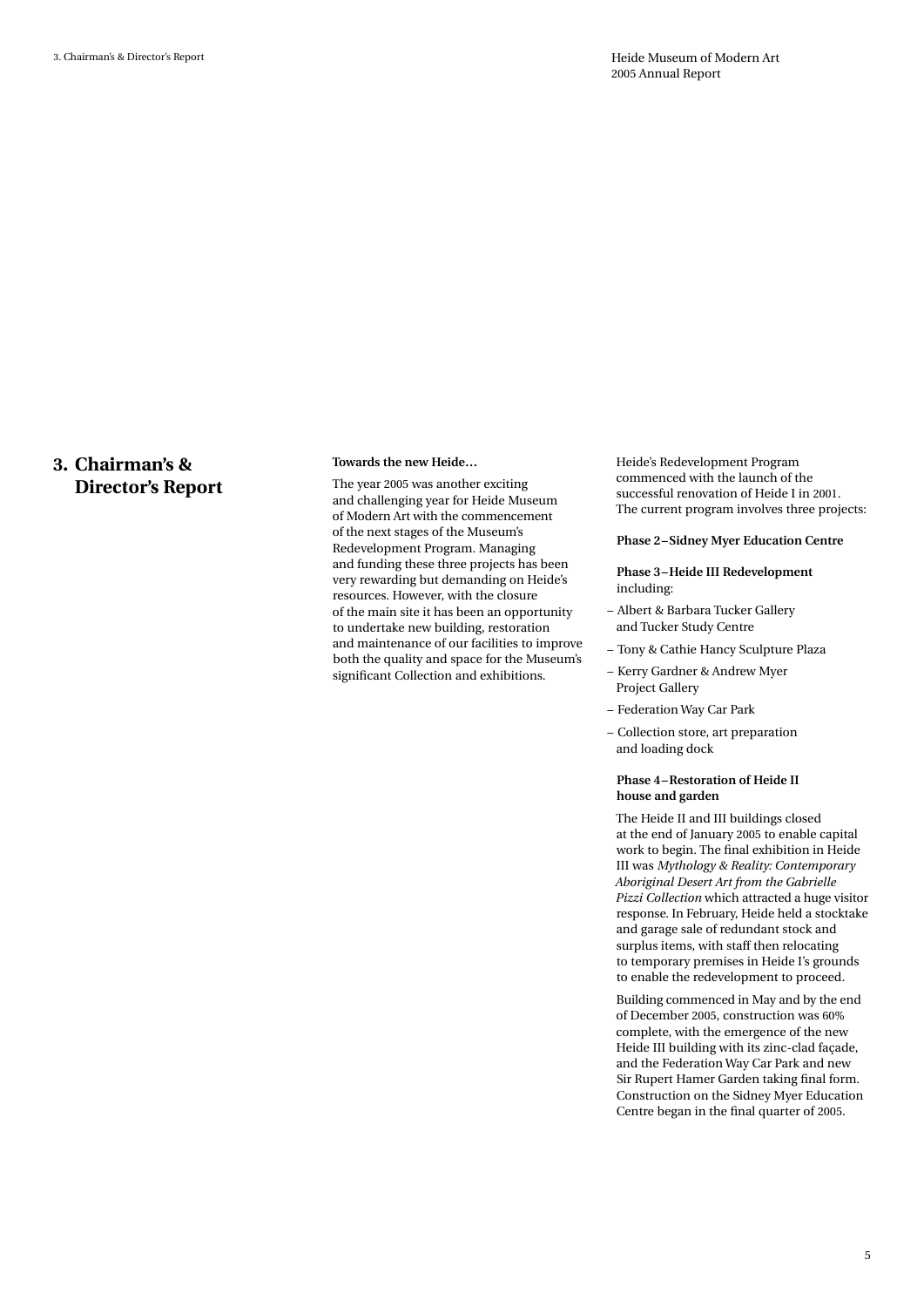Since the commencement of building, additional capital funds have been raised from both public and private sources to undertake upgrade works, particularly on Heide III's existing Central Galleries. Whilst this expansion in scope is expected to extend the construction time, it will result in higher quality facilities than originally budgeted, allowing for greatly enhanced exhibitions and associated programs.

Heide has also used this time to review and improve all aspects of operations including the Museum's business systems, Membership and Volunteer programs, and retail operations. The curatorial team undertook extensive planning and research on the future exhibition and publication program, particularly for the 2006 re-opening and 25th anniversary exhibitions,which will feature new research and analysis on both modernist and contemporary culture.

In addition to supporting the ongoing exhibition and Redevelopment Program, the Communications & Development team undertook a variety of special projects including a new Membership strategy and the development of a Signage Master Plan with support from Principal Partner, GollingsPidgeon, to implement new directional and interpretative signage as funds become available.

Highlights for 2005 included:

- Premier of Victoria, Steve Bracks' 'turning of the sod' to launch the Heide III redevelopment, 31 March 2005.
- The first tranche of the Tucker Gift was formally gifted to Heide and the inaugural Curator of the Tucker Collection & Archive, Lesley Harding, appointed.
- The balance of the Museum of Modern Art & Design of Australia (MOMADA) Collection, including works by John Brack, Charles Blackman and Mike Brown, was transferred from the National Gallery of Victoria to Heide.
- The two-part exhibition *Heide: Future, Present, Past* was held in Heide I. *Part One: Heide – the Museum*, was opened by Maudie Palmer, inaugural Director of Heide, 21 February 2005. *Part Two: Heide – home and haven for art* was opened by Gerard Vaughan, Director of National Gallery of Victoria, 6 August 2005.
- An increase in operational funding from the State Government through Arts Victoria in recognition of Heide's expanded programming and facilities.
- Heide Foundation dinners were held in Heide II (February) and Heide I (July) to raise funds for the Museum's operational and capital projects.
- The commissioning of a major new public sculpture *Rings of Saturn* by Melbourne artist, Inge King, to be located in the Sir Rupert Hamer Garden.
- The full restoration of Heide II's much-loved Kitchen Garden, including new paths, edging and planting.
- The commencement of the revitalisation of Heide's Sculpture Park, to be renamed Connie Kimberley Sculpture Park.
- The 'turning of the sod' ceremony for the Sidney Myer Education Centre, 25 October 2005.
- Foundation & Partners Twilight Drinks, 12 December 2005, hosted by Heide Patron, Terry Bracks.

Operationally it is difficult to compare results with prior years due to the closure of the Heide II and III buildings for eleven months of 2005. However, both visitation numbers and earned revenue were higher than anticipated.

Heide is only able to operate its programs and facilities through the outstanding support of its government, philanthropic and corporate partners and donors. An additional financial commitment from the State Government through Arts Victoria, in recognition of Heide's importance as a state–owned museum and of the increased operating costs associated with expanded facilities will ensure exhibition quality and visitor standards.

Arts Victoria also committed funding for the upgrade of Heide III's climate control system, which is critical to maintaining international museum quality standards both for exhibitions and the storage of the Museum's significant collection. Local and Commonwealth governments again contributed financial and other support to the Redevelopment Program and public programming.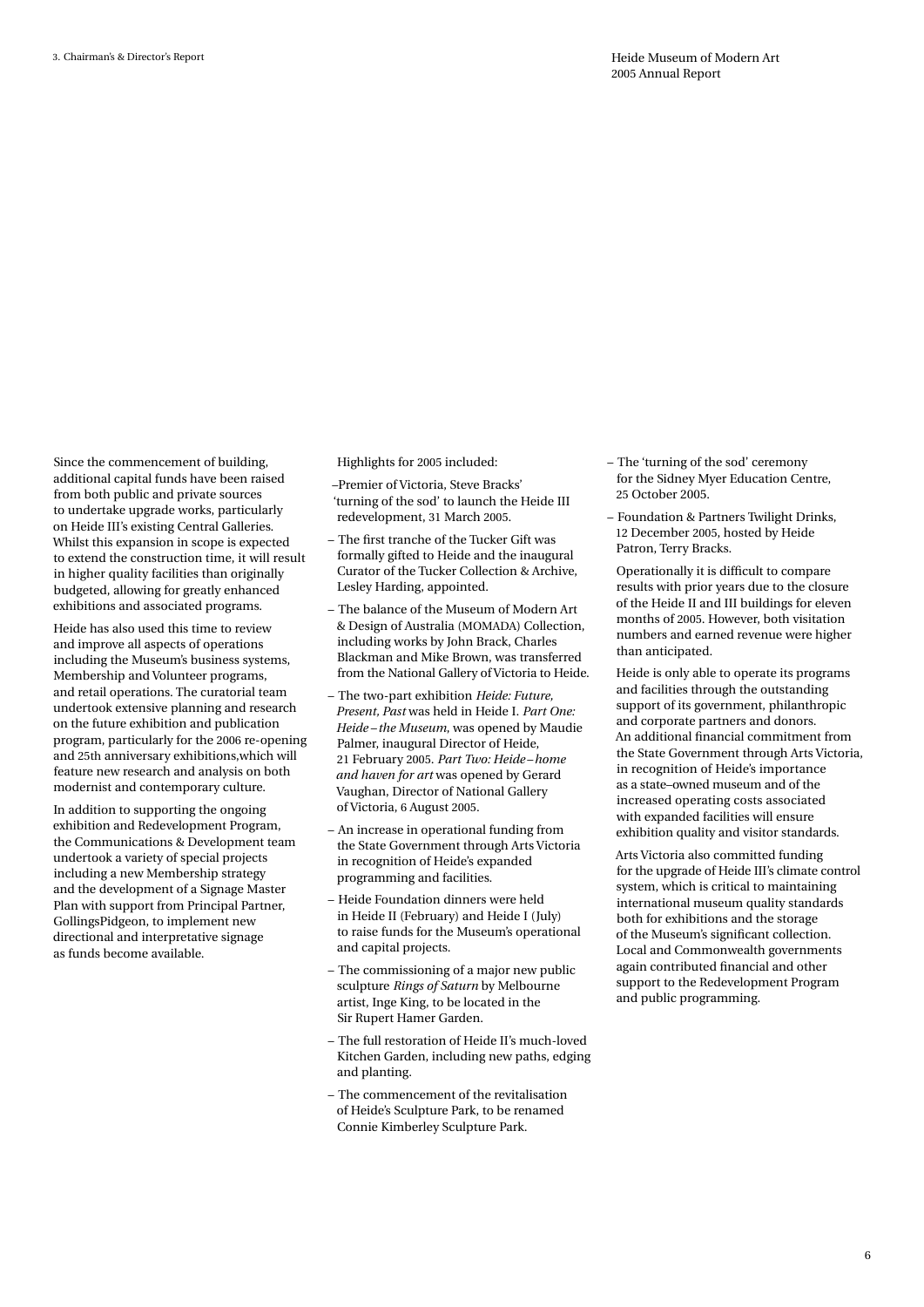We are particularly grateful to our many Heide Partners and Heide Foundation donors who have continued their support during the Redevelopment Program. Following its establishment in 2004, the Heide Foundation had another very active year including hosting two Foundation dinners and regular previews of the redevelopment progress. These functions introduced a number of new supporters to the Heide Foundation. As always, we value highly the very active support of Heide's two Patrons, Terry Bracks and Barbara Tucker.

The challenges ahead for the Museum include the re-opening of the 'new Heide' in July 2006, during our 25th anniversary year. With the new exhibition spaces, collection store, reinvigorated outdoor sculpture spaces and the Sidney Myer Education Centre, the foundations of Heide's renewal will be in place. Our chief tasks include developing high quality exhibitions, publications, education and public programs to re-engage with loyal members and visitors, as well as introducing new audiences to our unique facilities and environment.

The renewal of Heide is an ongoing project. Fundraising is already underway for Phase 5, the redevelopment of the Heide Café and establishment of a Visitor Centre, which was not scheduled in the current project due to budget constraints. Heide needs a facility that will cater for its Museum and garden visitors, support its own fundraising efforts and develop an income stream from external event hire. We have undertaken some preliminary analysis, and discussions are underway with both government and philanthropic sources on potential funding for this project.

On behalf of Heide's Board of Directors, we would particularly like to acknowledge the dedication and contribution of two longstanding Board members Dr Janine Burke (1997–2006) and David Walsh (1997–2006) who will be leaving the Board when their terms expire in early 2006. Both have made valuable contributions to the Board over the last nine years and have had strong input into the strategic vision and governance of Heide. The Heide Board also has great pleasure in announcing the appointment of Bill Forrest as the 2005 Heide Fellow. Bill Forrest's involvement with Heide goes back many years in a variety of capacities and we are honoured he has accepted this recognition of his valuable contribution to the Museum.

Finally, we would like to acknowledge the dedication and hard work of the Heide staff, Members, volunteers and other supporters who have made this transitional year such an enjoyable and satisfying one given the challenges of the extensive Redevelopment Program.

We look forward to welcoming everyone to the new Heide in July 2006 to celebrate our 25th anniversary year and begin a new era of Heide's history.

Imm Install

Trevor Tappenden Chairman, Board of Directors

Lesley Alway Chief Executive/ Director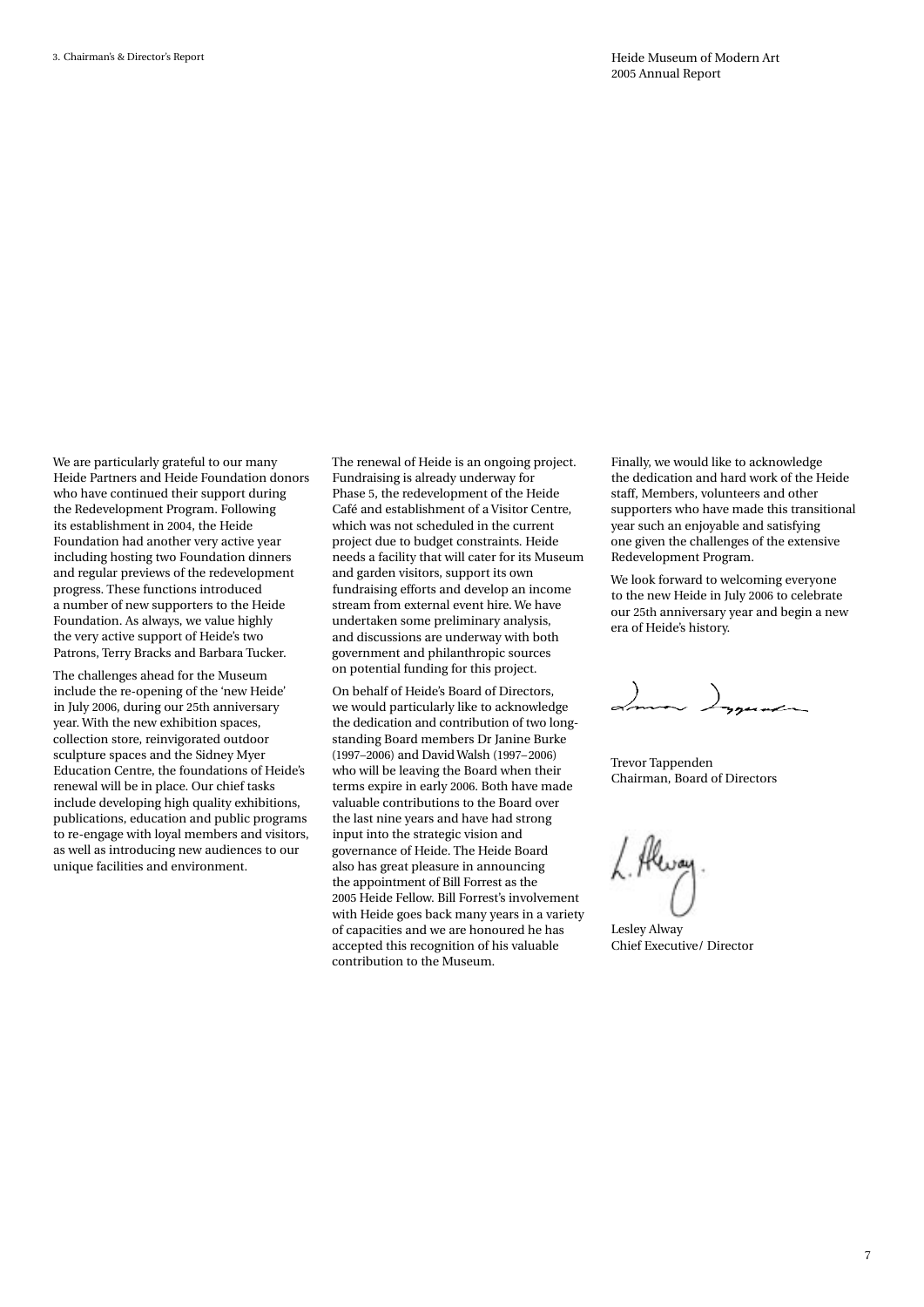**4. Corporate Governance** The Board of Heide Park and Art Gallery (trading as Heide Museum of Modern Art) is committed to adopting benchmark corporate governance policies and practices, ensuring the delivery of its mission, accountability for operations and assets within a sound risk management framework. The Board manages resources responsibly, and seeks to provide a high level of transparency in reporting to Company Members and stakeholders.

> Heide Park and Art Gallery is a public company limited by guarantee. It is a not-for-profit entity formed in 1981 for the purposes of operating and managing the assets of Heide which had been purchased by the State Government on behalf of the people of Victoria. Its objectives and purposes are outlined in its Constitution and include acting as a Committee of Management under the Crown Lands Reserve Act 1978 (Vic) with respect to the property known as Heide II, Heide III and surrounding parks and gardens. The company owns, in its own right, the property known as Heide I. Currently, there are 25 Company Members.

#### **The Board of Heide Museum of Modern Art**

The Board, working with senior management, is responsible for the delivery of Heide's mission and overall business performance. Its roles and responsibilities include:

- Evaluating, approving and monitoring the strategic and financial plans and performance targets;
- Evaluating, approving and monitoring major capital expenditure;
- Appointing, monitoring and evaluating the Chief Executive Officer's performance;
- Approving and monitoring the risk management strategy, internal controls and reporting systems;
- Maintaining the highest standards of ethical behaviour and legal compliance, and;
- Communicating with Company Members.

#### **Board Composition**

The Heide Board is required to have no less than four Directors. The Minister for the Arts is entitled to appoint two Directors. At the end of 2005, there were seven Company–appointed Directors. The Board considers relevant experience, diverse perspectives and complementary arts and museum knowledge and business skills when nominating and appointing new Directors. Details of each Director's skills and experience as follows.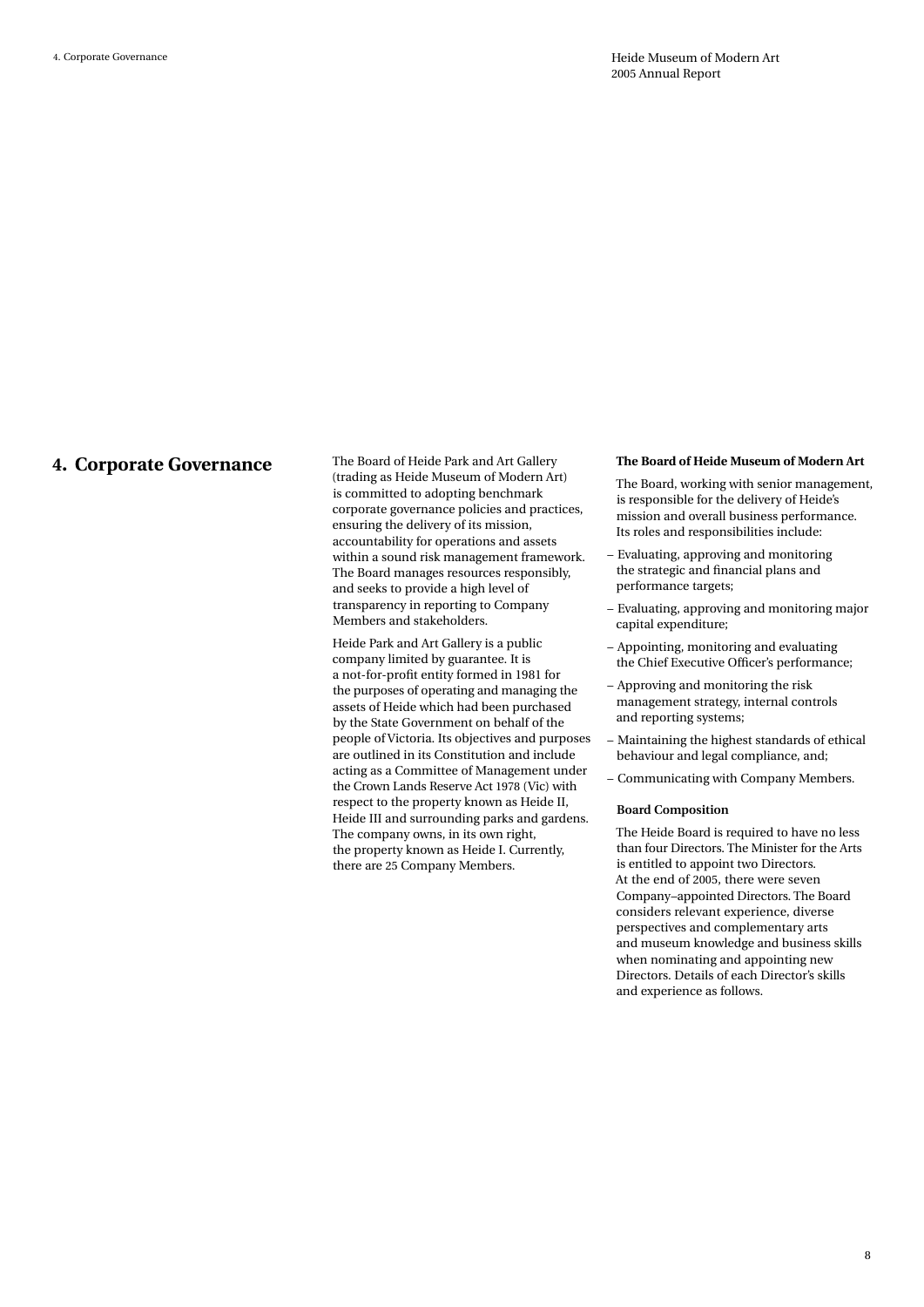#### **Board Changes**

At Heide's 2004 Annual General Meeting held on 18 May 2005, Mr Trevor Tappenden was re-elected for a second three year term. In December 2005, the Board approved the appointment to the Board of Mr Mark Newman, commencing in February 2006.

#### **Re-election**

In accordance with the company's constitution, directors are subject to re-election by rotation at annual general meetings at least every three years, to a maximum of nine years.

#### **Board Meetings**

During 2005, the Heide Board met seven times including a strategic planning meeting in April. Usually Board meetings are held bi-monthly. The Chairman and the Chief Executive Officer meet regularly to discuss business and strategic issues and to agree on board agendas.

#### **Board Committees**

A nominations committee considers Board vacancies, researches possible candidates and recommends appointments. Finance and audit issues are considered by the full Board at its bi-monthly meetings. An audit and risk management committee will be formed by mid-2006.

#### **Review of Board Performance**

The Board has a formal process for reviewing its performance. An evaluation by questionnaire was undertaken and considered by the Board in late 2005.

#### **Access to Information**

Directors are entitled to access all information required to discharge their responsibilities. In addition to the Board papers, Directors receive monthly financial statements and a report from the Chief Executive Officer on significant issues. Senior managers also make presentations at each Board meeting to assist Directors in developing an in-depth knowledge of the Company's operations and activities. Most Board meetings are held on site at the Museum in Bulleen to enhance Directors' knowledge of the Museum's assets and operations. Usually one Board Meeting is held off-site at another cultural institution to broaden sector-specific knowledge. The October 2005 Board Meeting was held at the National Gallery of Victoria International, St. Kilda Road.

#### **Conflicts of Interest**

Directors are required to disclose any potential conflicts of interest. The Corporations Act requires Directors to disclose any conflicts and to generally abstain from participating in any discussion or voting on matters in which they have a material personal interest.

#### **Annual General Meetings**

The Board views Annual General Meetings as an important opportunity to communicate with Company Members and sets aside time at these meetings for Company Members to ask questions of the Board. All members of the Board are encouraged to attend and a representative of Heide's auditor, Saward Dawson, is available to answer questions about the audit preparation and content of the audit report. Both the Chairman and Chief Executive Officer deliver presentationson the Company's performance over the year and respond to questions.

#### **Risk Management**

Risk Management is a key element of effective corporate governance. Heide has a comprehensive Risk Management policy based on the Australian Standard for Risk Management (AS/NZS 4360: 2004). It has developed a risk action plan and specific procedures for managing the company's financial, asset, operational and project risks. In 2005 it was awarded a 'silver' rating following its annual site risk survey by Heide's insurers, the Victorian Managed Insurance Association (VMIA). Following the completion of the Redevelopment Program in July 2006 and implementation of an enhanced risk management strategy, Heide will be working to improve this rating in late 2006.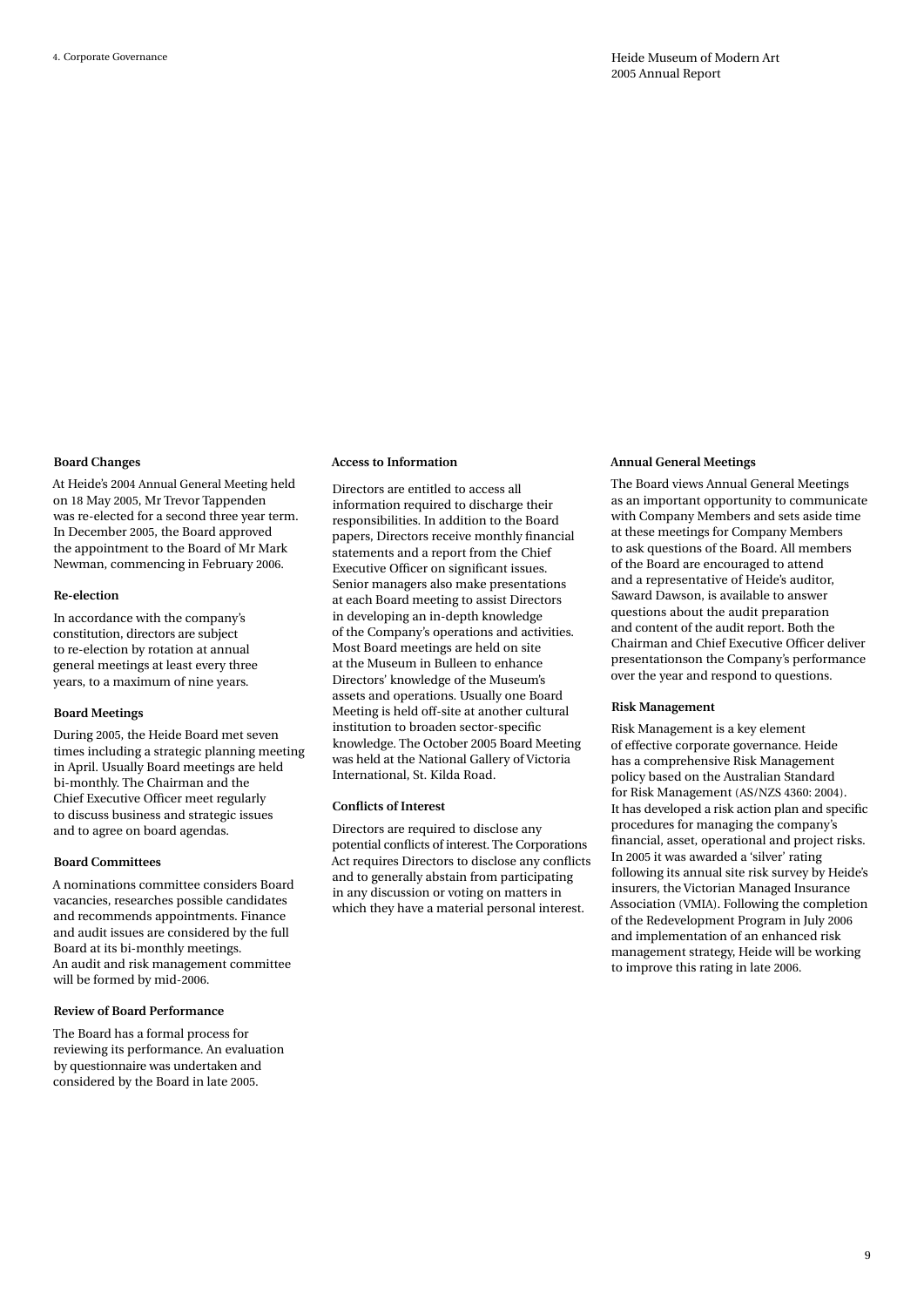#### **4.1 Board of Directors**

#### **Trevor Tappenden, Chairman**

Trevor Tappenden is an independent Company Director and has been a Board member since April 2002, taking up the role of Chairman in August 2002. A Chartered Accountant (ACA) and Fellow of the Australian Institute of Company Directors, Mr Tappenden is a former Managing Partner of Ernst & Young (Melbourne). He is currently a Councillor of RMIT University and holds Director roles with RMIT Vietnam, CEDA, VITS Language Link, Dairy Food Safety Victoria, Turtlehouse Corporation, and VisionGATEWAY. For many of those organisations he is Chairman of the Audit and Risk Management Committee, and holds other positions as an independent expert on the Audit and Risk Committees of Southern Rural Water and Haileybury College, as well as a Trustee of the Ernest Heine Family Foundation.

#### **Kerry Gardner, Deputy Chair**

A Board member since 1999, Kerry Gardner is a marketing consultant with a career in product and media marketing. Ms Gardner holds a Diploma in Business Management and a Graduate Diploma in Marketing from RMIT. She is Deputy Chairman of Heide's Board of Directors. She is also a Board member for the Malthouse Theatre Company, a member of the Arts Committee of the Myer Foundation and a judge of the Sidney Myer Performing Arts Awards.

#### **Janine Burke**

A Board member since May 1997, Janine Burke is the award-winning author of fourteen books of art history, biography and fiction. Dr Burke holds degrees in art history from the University of Melbourne (BAHons), La Trobe University (MA) and Deakin University (PhD) and lectured in art history at the Victorian College of the Arts from 1977 to 1982. She was a member of the Programming Committee for the Melbourne Writers' Festival, an advisor to publications *Art and Australia*, *Meanjin* and *Island*, and is a consultant to plays, films and documentaries about art, writing regularly for newspapers, journals, television and radio. Several of her books have given prominence to the Heide history: *Joy Hester, Dear Sun: the Letters of Joy Hester and Sunday Reed* and *Australian Gothic, A Life of Albert Tucker*. In 1998 on behalf of Heide, Dr Burke curated the touring exhibition *The Eye of the Beholder: Albert Tucker's Photographs*. Her most recent book, *The Heart Garden: Sunday Reed and Heide*, was published in 2004.

#### **John Downer AM**

John Downer joined the Board in February 2004. A consulting engineer with Bachelor of Engineering (Hons) from Adelaide University, he was Chief Executive of the international Maunsell Group from 1993 to 1998 and subsequently Chairman. He is currently a member of the Board of Directors of American engineering firm AECOM and serves in a consulting capacity on International Business Development to the AECOM Group. Mr Downer is a Fellow of the Institution of Engineers Australia, Institution of Engineers (UK), Institution of Engineers (Hong Kong). In 2001 Mr Downer was made a Member of the Order of Australia for service to engineering and international trade.

#### **Craig Kimberley**

Appointed to the Board in December 2003, Craig Kimberley is the former Chairman of the Just Jeans Group and has been in the clothing and textile industry for over 40 years. He is the founding Chairman of the Melbourne Fashion Festival, a former Commissioner of the Australian Football League and is a current Board member of Gazal Corporation Limited.

#### **Ken Ryan**

Appointed to the Board of Directors in December 2003, Ken Ryan is the Regional Manager (Asia-Pacific) for Qantas. Based in Singapore throughout 2005, Mr Ryan was on leave from the Board for the calendar year.

#### **David Walsh**

David Walsh has been a Board member since May 1997. Until 2005 he was the senior partner in the Melbourne office of Mallesons Stephen Jaques, practising commercial, corporate and telecommunications law. For a number of years prior to his appointment to the Board, David Walsh acted as solicitor to the Museum in an honorary capacity. He has been a member and office bearer of numerous professional and business associations and is a former member of Commonwealth Advisory Committees in relation to copyright and intellectual property. David Walsh is chairman of Templeton Global Growth Fund Ltd, a Director of PaperlinX Ltd and a director of Macquarie Infrastructure Investment Management Ltd, which is the Responsible Entity for Macquarie Infrastructure Group.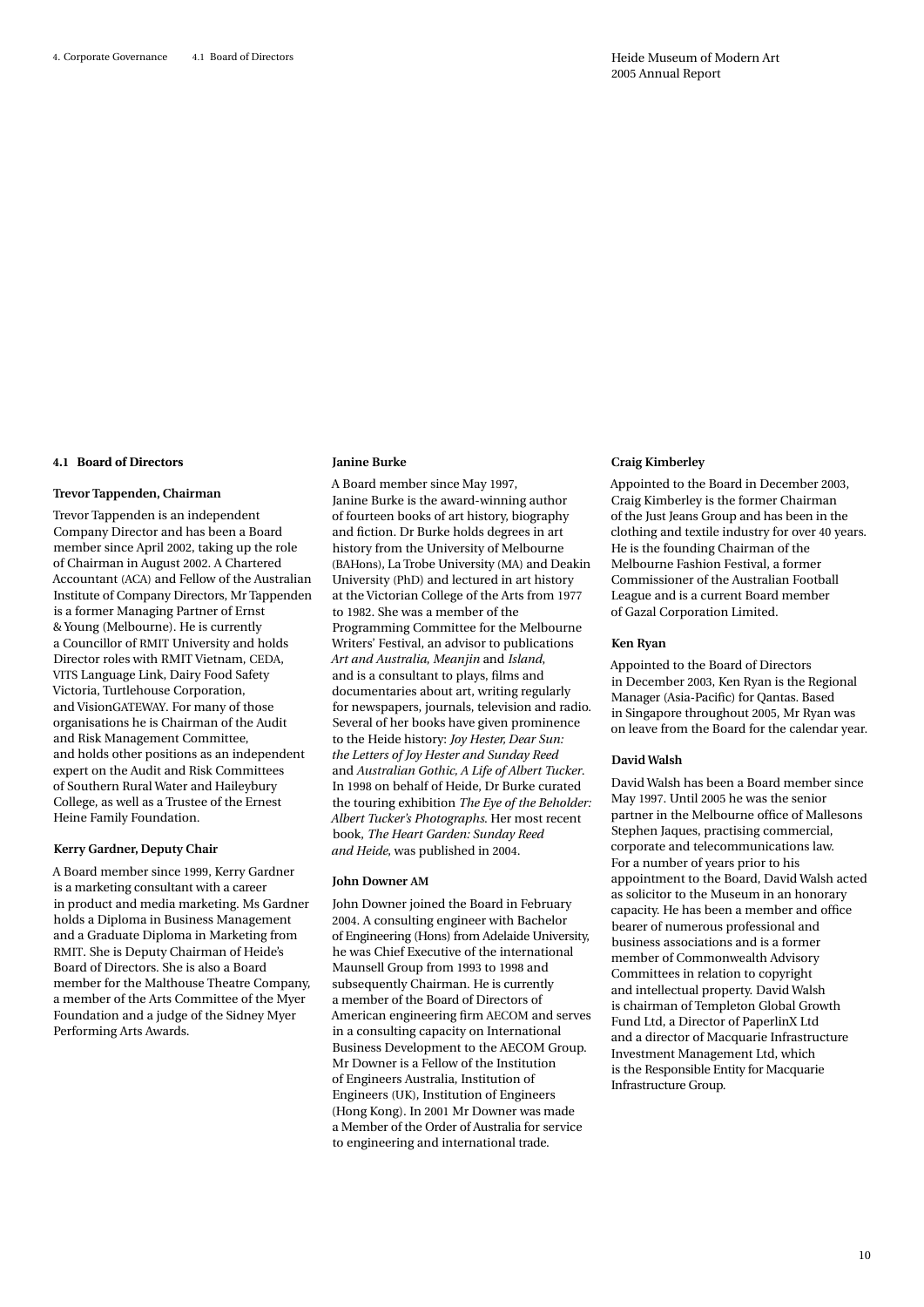#### **4.2 Senior Management**

The senior management executive group comprises four members, whose qualifications and experience is detailed below. This group meets weekly to review operational priorities, develop strategy, plan projects and resolve problems. Decisions and issues are discussed at weekly staff and department meetings.

#### **Lesley Alway**

Heide Director and Chief Executive Officer BA (Hons), B.Ed. MBA

Ms Alway joined Heide in August 2003 and has previous CEO experience in cultural organisations, as Director Arts Victoria (1997–2000) and Director Artbank (1991–1995).

#### **Zara Stanhope**

Deputy Director and Senior Curator

Ms Stanhope joined Heide in March 2002. Previous positions include Director, Adam Art Gallery at Victoria University of Wellington, New Zealand and Assistant Director, Monash University Gallery, Melbourne.

#### **Anna Draffin**

Deputy Director, Head of Communications and Development (since March 2005)

Ms Draffin joined Heide in 2003. Previous positions include marketing and project management consulting to St Kilda Film Festival, St Kilda Festival, City of Port Phillip, International Fine Art Fair (New York), and International 20th Century Art Fair (New York).

#### **Elaine Chia**

Business and Finance Manager

Ms Chia joined Heide in November 2005. Previous positions include Business Manager of Company B Belvoir Street Theatre, Sydney, and Marketing & Development Manager at the Sydney Conservatorium of Music, The University of Sydney.

#### **Company Members (as at April 2006)**

Helen Alter Janine Burke Ken Cato The Hon. Mr Justice Charles Joan Clemenger Christine Collingwood James Colquhoun Patricia Cross John Downer AM Jeff Floyd Kerry Gardner Craig Kimberley Julia King Tom Lowenstein Sarah McKay Ian McRae Bryce Menzies Mark Newman Thomas Quirk Michael Roux Ken Ryan Rosemary Simpson Deryk Stephens Trevor Tappenden David Walsh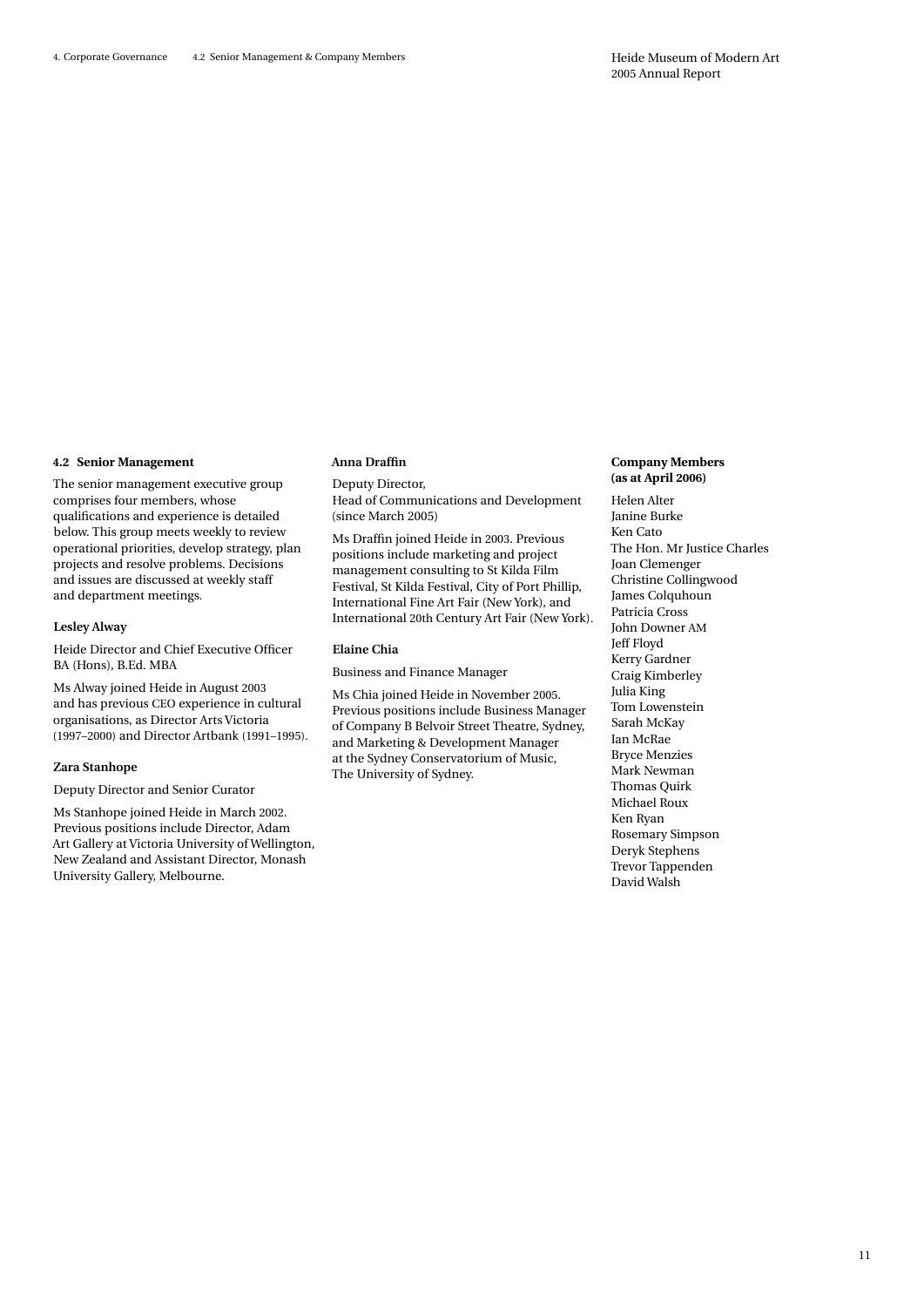### **5. Programming & Collections**

#### **5.1 Exhibitions**

Two highly successful exhibitions continued from 2004 until 30 January 2005: *Mythology & Reality: Contemporary Aboriginal Desert Art from the Gabrielle Pizzi Collection* and *Heavenly Creatures. Mythology & Reality* exhibited a selection of paintings from the private collection of the late Gabrielle Pizzi, including the work with which the collection commenced in the late 1970s, and paintings by key indigenous artists, primarily from Papunya Tula. Exploring the iconography of the angel in modern and contemporary Australian art, *Heavenly Creatures* was guest curated by Melissa Keys. Both exhibitions were supplemented by catalogues with new contributions from respected participants in their respective fields and illustrated in full colour.

Due to closures for Heide's Redevelopment Program from February, the remaining exhibition programming in 2005 was contained to Heide I, where the two-part exhibition entitled *Heide: Future, Present, Past* conveyed an overview of the Museum's history and evolution. The *Future* was previewed in documentation of the new buildings and landscapes designed by O'Connor + Houle Architecture to be unveiled in July 2006. The *Present* and *Past* components were revealed in two distinct stages across the year.

*Part One: Heide – the Museum*  (15 February–31 July 2005) reviewed the establishment of Heide Museum of Modern Art, from the present day back to 1968. It included the programs at Heide Park and Art Gallery (as named in 1981); the interests of John and Sunday Reed during this time; the Barrett Reid Collection; and work by Sweeney Reed, all of whom were occupants of Heide I during this period.

#### *Part Two: Heide, home and haven for art* (6 August–31 January 2006)

was a retrospective look at the first four decades of the Reeds' history at Bulleen after purchasing the property in 1934. It underlined their important role in the development of Australian art, including their involvement with, and support of, artists from the 1930s onwards; the development of an art collection; the building of the McGlashan and Everist designed modernist house, Heide II; and the establishment of the gardens. The exhibition celebrated the Reeds' instrumental involvement in organisations such as Melbourne's Museum of Modern Art and Design of Australia (MOMADA) and marked the return of MOMADA works to the Heide Collection, reinforcing the Reeds' vision of Heide as a place where life and art cohabitate. *Heide: Future, Present, Past* was curated by Heide Curators Kendrah Morgan and Zara Stanhope and was generously supported by Heide Foundation donors, the Arthur A. Thomas Trust and Professor John Rickard.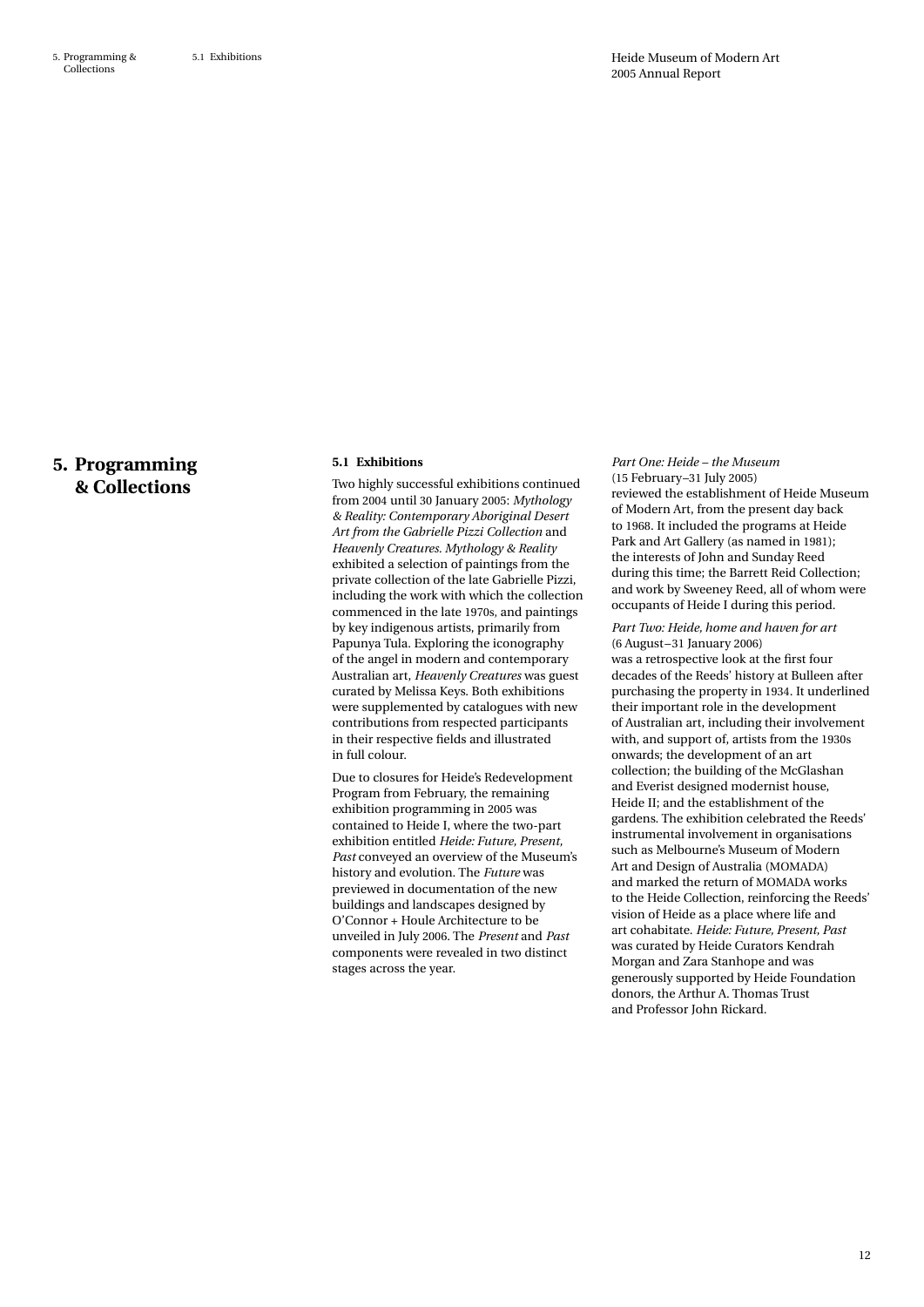5. Programming & Collections

#### **Heide Travelling Exhibitions**

Heide continued to tour two exhibitions during 2005.

*The Plot Thickens: Narratives in Australian Art*, curated by Kendrah Morgan, was exhibited at Ballarat Fine Art Gallery (4 March –25 April).

*Three Colours, Gordon Bennett and Peter Robinson*, curated by Zara Stanhope, continued the tour that commenced in 2004 to: Academy Gallery, University of Tasmania, Launceston (10 February–13 March 2005); Institute of Modern Art, Brisbane (28 April–4 June 2005); Shepparton Art Gallery (7 July–14 August 2005) and Ballarat Fine Art Gallery (26 August–30 October 2005).

#### **Exhibition Lenders**

The Museum is grateful to the lenders who supported the exhibition program during 2005: Art Gallery of New South Wales Art Gallery of South Australia Barbara Tucker Brenda Croft and Stills Gallery, Sydney Craig Gough David Rainey Gabrielle Pizzi Collection Gordon Bennett and Sutton Gallery, Melbourne Hamilton Art Gallery Jesse Marlow Katie Jacobs Ken Unsworth Lauraine Diggins Fine Art, Melbourne Linde Ivimey Lyndal Walker Museums and Art Galleries of the Northern Territory, Darwin National Gallery of Victoria Rose Farrell and George Parkin and Arc One Gallery, Melbourne Sangeeta Sandrasegar and Mori Gallery, Sydney Shepparton Art Gallery Stieg Persson and Anna Schwartz Gallery, Melbourne Sue Baker and Boutwell Draper Gallery, Sydney Trent Parke and Stills Gallery, Sydney Wesfarmers Collection, Perth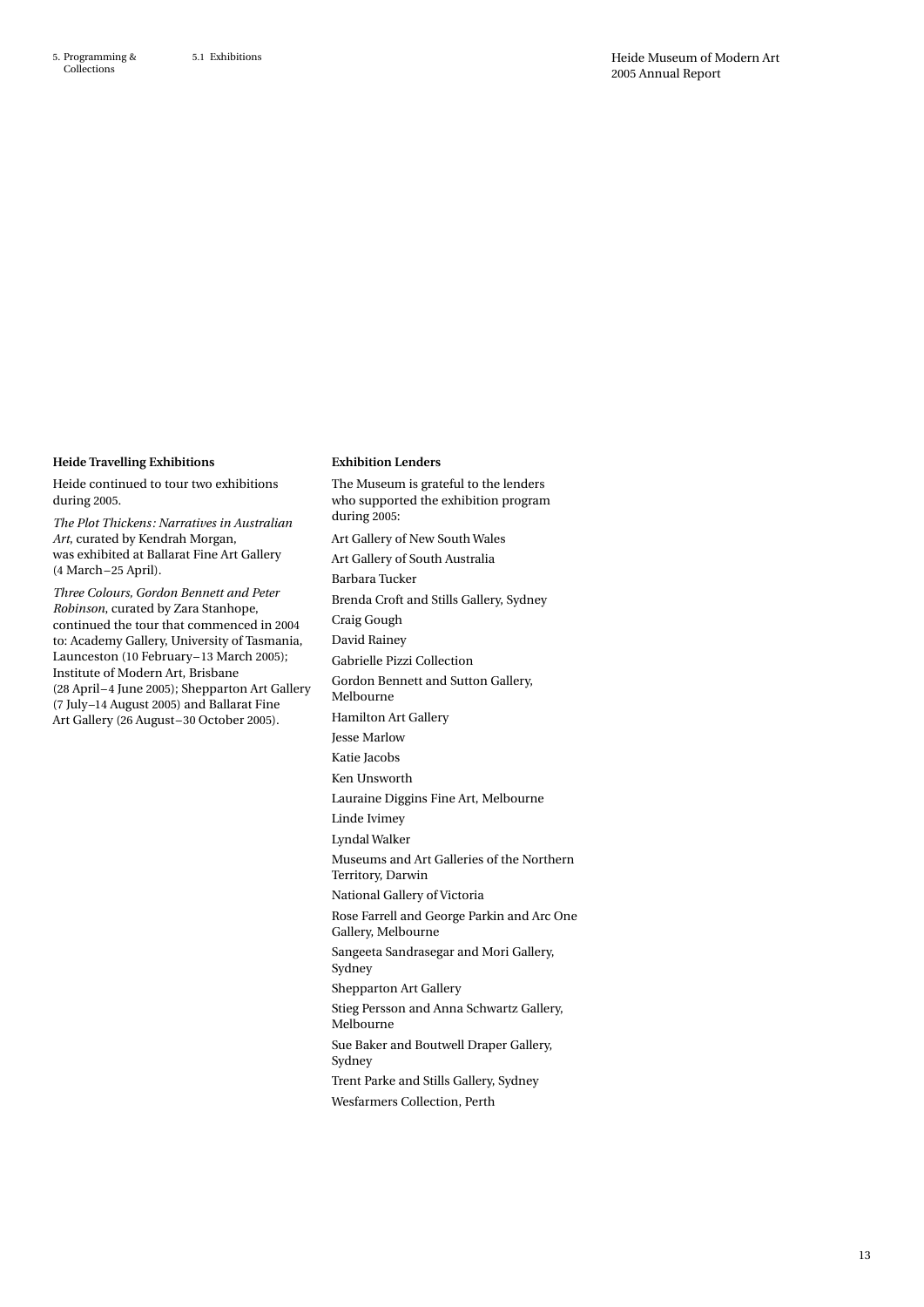#### **5.2 Education & Public Programs**

#### **Public Programs**

A range of guided tours, special talks and off-site visits were held throughout 2005 as part of Heide's Public Programs. With Heide II and Heide III closed as part of the 2005–06 Redevelopment Program, Volunteer Guides presented an exceptional series of detailed and well-researched Sunday afternoon talks in Heide I, each exploring an important aspect of Heide's history. Topics included *The Museum of Modern Art & Design; The Fifties; Ned Kelly; Reed & Harris Publishing; Sweeney Reed as Gallery Owner and Publisher; Heide II: Concept and Construction; Annandale Imitation Realists and Mike Brown; Dyring and Atyeo; Barrett Reid: Poet, Collector, Gardener; Architects and Architecture at Heide; Heidelberg to Heide: Nolan and Streeton*. Distinguished by their professionalism and dedication, Heide's Volunteer Guides continue to make an outstanding contribution to the life of the Museum.

Special events supported by the Manningham City Council were held in March in association with Women's Health Week, including early evening drinks in the garden followed by a guided tour of Heide I. *Growingrowing Heide* was again a feature of spring activities at Heide with a focus on tours of the garden. Off-site highlights for 2005 included the special opportunity for Heide Members and other supporters to visit Inge and Graham King's house and studio in Warrandyte and Peter Burns' house and studio in Kangaroo Ground, locations of outstanding architectural and art-related interest.

The newly full-time position of Public Programs Co-ordinator was filled in December 2005 with the appointment of Sue Cramer. An energetic program of talks, tours, special forums and events has been planned for 2006. Specific themes such as architecture, sculpture, gardens and contemporary art will be addressed over the year, in tandem with major events such as the Museum's re-opening in July, the 25th Anniversary in November and Heide's program of temporary exhibitions.

#### **Education Programs**

Despite a year of partial closure, schools' participation in Heide's Education Programs exceeded expectations during 2005. A range of programs were presented, from exhibition talks, curriculum based sessions and tours of Heide's Sculpture Park, to programs providing broader access to Heide Education through outreach talks and education resources available on Heide's website. Professional Development for teachers continued to be a feature of the program as did the innovative Philosophical Inquiry Project, funded by the Department of Education & Training, in its third year in 2005. This highly successful program has helped to equip teachers from 14 Melbourne schools with new strategies and approaches to developing critical thinking in the classroom using Heide's artworks as a stimulus.

#### **Sidney Myer Education Centre**

The new Sidney Myer Education Centre, currently under construction, will be a thinking and activity space for teachers, students and community groups and the hub for Heide's dynamic, interactive Education & Public Programs in 2006.

Heide Education will offer an expanded program that will include, for the first time, practical activities for school groups that enable students to respond to Heide's exhibitions, Sculpture Park and Collection in a variety of ways across disciplines. This new facility will also provide a space for students to work directly with contemporary artists to explore ideas through large-scale interactive artworks. Heide Education will continue to expand its comprehensive Professional Development program for teachers and will be a key resource for schools through the provision of high quality education kits and materials online.

Heide Public Programs will offer a comprehensive array of roundtable discussions, talks and other activities from the Centre.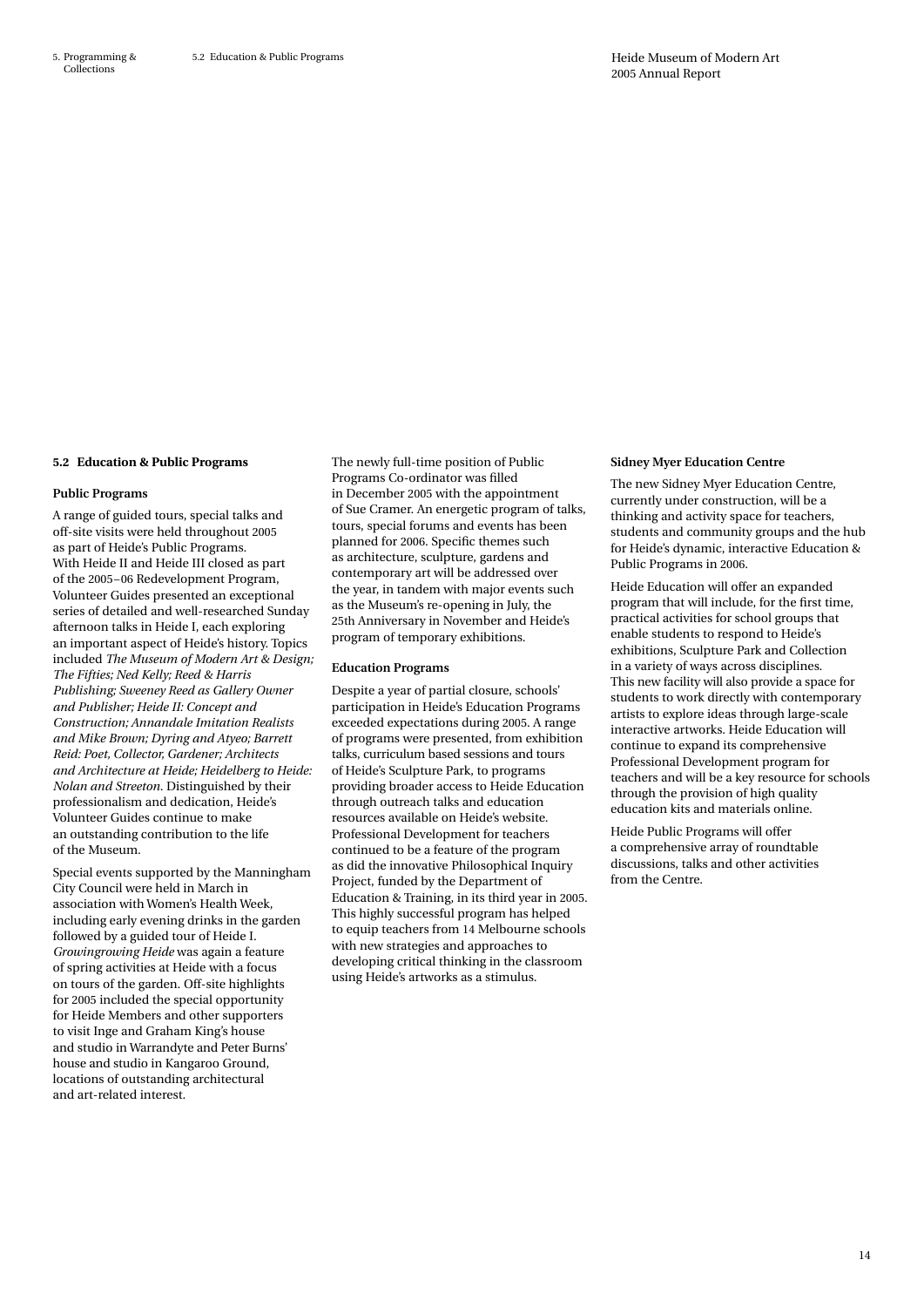#### **5.3 Heide Collection**

During 2005, the Heide Collection was enriched with several major new gifts including the first tranche of 16 paintings from the Tucker Gift and the final transferral of the 131 MOMADA Collection works from the National Gallery of Victoria. Increased focus on the Heide Collection will be one of the key areas of interest during November 2006 with a specific exhibition highlighting key works scheduled as part of the Museum's 25th Anniversary celebrations.

The Heide Collection includes significant archives and ephemeral material related to Heide's history both as a place of private residence and a public art museum. Included in the Collection are important library books, photographs, decorative objects and furniture, exhibition and artist documentation and architectural plans. Work has begun on collating and cataloguing this material to appropriately conserve and provide greater access to the archive in the future.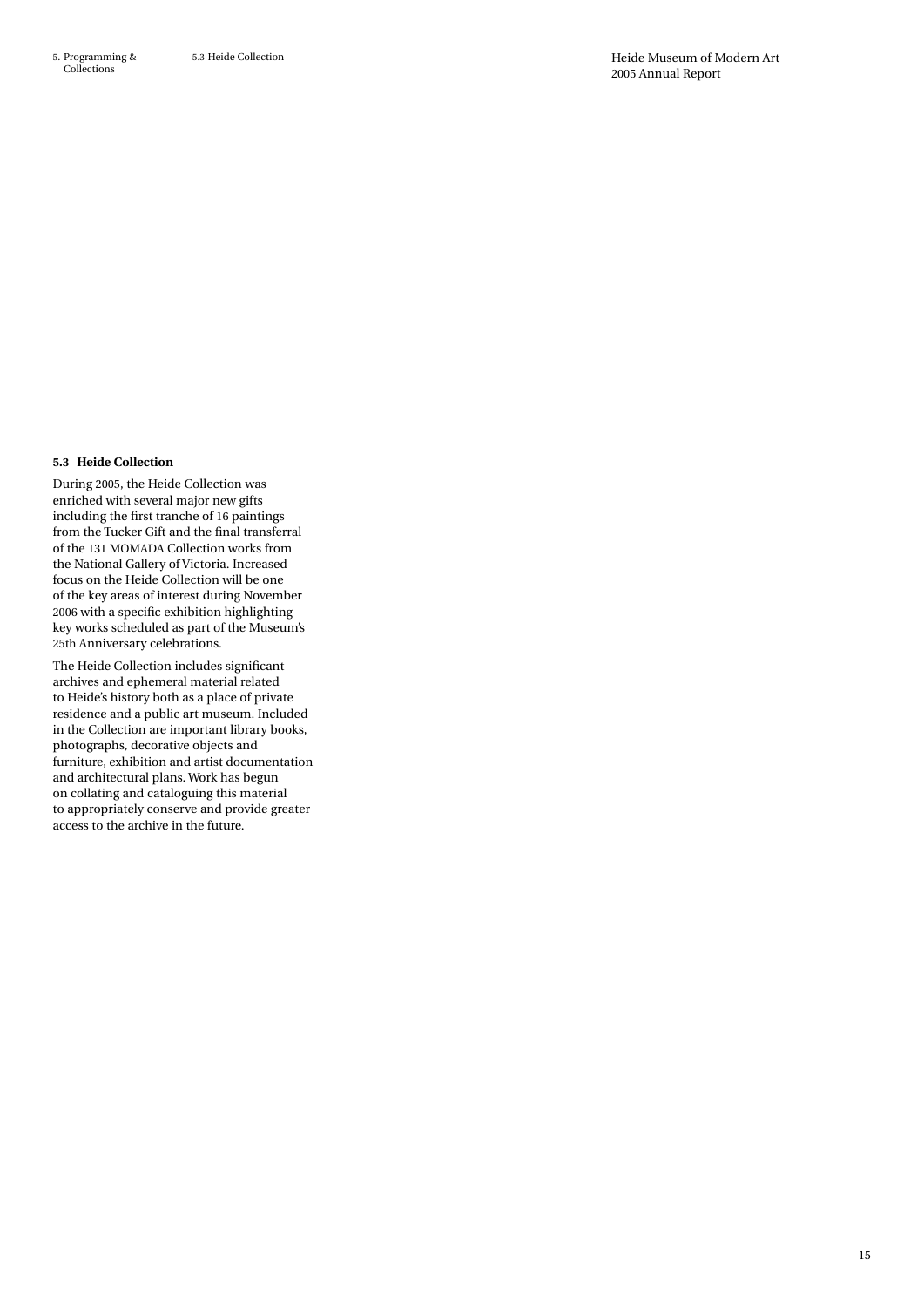#### **2005 Acquisitions**

#### **Donors: Sir James and Lady Cruthers**

Blaubaum, Noel *Circus People* 1947 oil on canvas 76.5 x 94.0 cm

Boles, Bernard *Girl with Blimp* 1939 watercolour 36.0 x 49.4 cm

Boles, Bernard *Little dream in red* 1944 watercolour, tempera and ink 24.2 x 36 cm

Roberts, Douglas *Landscape* c. 1943 oil on board, 33.5 x 45.0 cm

Roberts, Douglas *Portrait* c. 1950s oil on board 40.0 x 30.0 cm

Opie, Roy *(nude: red lips)* 1946 ink and crayon 30.5 x 23.0 cm

Opie, Roy *Self portrait* 1967 coloured pencil and crayon 30.5 x 23.0 cm

Opie, Roy *Woman with symbols: Kant, scripture and weeping heart* 1947 oil on gauze on board 45.0 x 41.0 cm

#### **Donor: Mr James Kenney**

Gleeson, James *Black Truce* 1986 oil on canvas 190.0 x 255.0 cm

Partos, Paul *Untitled* 1965 mixed media on canvas 141.0 x 165.0 cm

Sansom, Gareth *Spectators* 1964 oil on hardboard 91.0 x 121.0 cm

### **Donor: Erica McGilchrist**

McGilchrist, Erica *Wheels I (Kew Mental Hospital)* 1954 pastel on paper  $26.0 \times 26.0$  cm

McGilchrist, Erica *Wheels II (Kew Mental Hospital)* 1954 pastel on paper 29.5 x 23.5 cm

McGilchrist, Erica *Angels* c. 1952 pen on paper 28.5 x 25.0 cm

McGilchrist, Erica *Refugees* c. 1950 charcoal on paper 33.4 x 28.0 cm

McGilchrist, Erica *Underwater parade* 1955 coloured pencil on paper 24.5 x 31.0 cm

McGilchrist, Erica *Portrait (Barbara Blackman)* 1952 pen on paper 34.0 x 27.0 cm

McGilchrist, Erica *Young man* 1952 pencil on card 43.2 x 25.5 cm

# **Donor: Dr Joseph Brown AO OBE**

Tucker, Albert *Image of Modern Evil* 1972 cast bronze 10.4 x 35.5 x 16.4 cm

#### **Donor: Barbara Tucker**

Tucker, Albert *Image of modern evil* 1944 pastel, pen and ink, pencil on paper 23.0 x 14.5 cm

Tucker, Albert *City (or Mourning head)* 1944 oil on plywood 61.0 x 76.0 cm

Tucker, Albert *Self portrait* 1945 oil on composition board 41.7 x 32.9 cm

Tucker, Albert *Tivoli clown* 1945 oil on composition board 61.0 x 45.5 cm

Tucker, Albert *Luna Park (verso head)* 1945 oil on composition board 53.0 x 81.0 cm

Tucker, Albert *War memorial (Japanese village)* 1947 watercolour on paper 26.0 x 35.0 cm

Tucker, Albert *Image of modern evil* 1947 oil on composition board 50.5 x 37.5 cm

Tucker, Albert *4 abstract studies* 1949 pencil and pastel on paper each 20.5 x 13.0 cm

Tucker, Albert *Paris street* 1950 oil, watercolour, gouache, brush & ink on paper on card 42.0 x 50.0 cm

Tucker, Albert *Thames 8* 1957 synthetic polymer paint and PVA on composition board 91.0 x 123.0 cm

Tucker, Albert *Explorer 3* 1959 synthetic polymer paint and PVA on composition board 203.0 x 81.0 cm

Tucker, Albert *Surrender at Glenrowan* 1959 synthetic polymer paint on canvas 156.0 x 122.0 cm

Tucker, Albert *Arrival at Coopers Creek* 1968 synthetic polymer paint on composition board triptych 60.0 x 45.0 cm (each panel)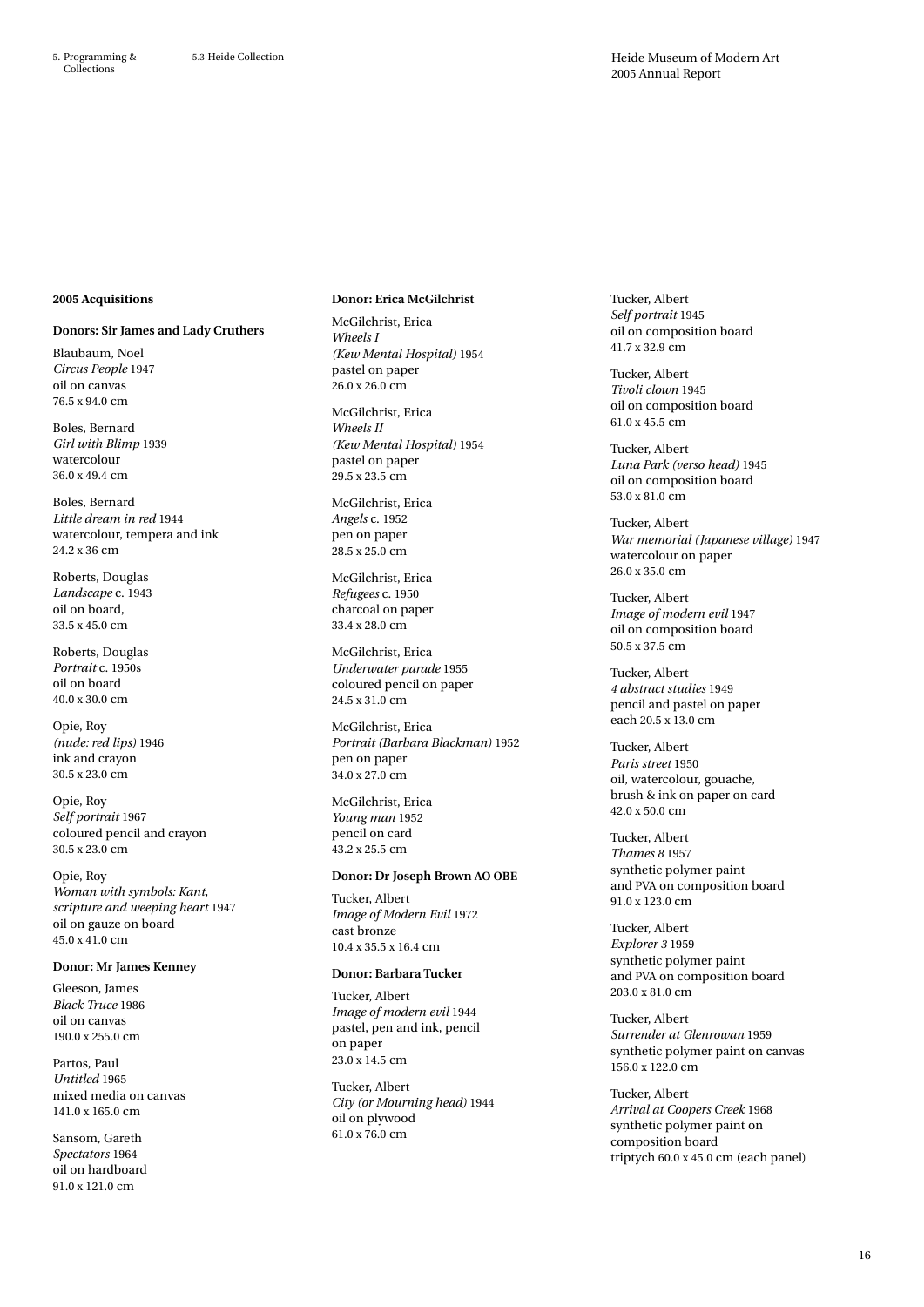#### **2005 Acquisitions (continued)**

Tucker, Albert *Card players* 1972 oil on composition board 77.5 x 92.0 cm

Tucker, Albert *Gamblers* 1988 oil on hardboard 96.0 x 122.0 cm

**Donor: National Gallery of Victoria MOMADA Collection**

Abolins, Uldis *Lobster* 1954 gouache on paper on composition board 66.5 x 50.5 cm

Barnes, Ethel *Space Ship* c. 1955 oil on composition board 56.0 x 45.0 cm

Bastin, Henri *Paradise Mine* 1958 gouache on composition board 55.4 x 73.5 cm

Bastin, Henri *Rocky coast with ship* 1958 oil and pastel on paper 25.5 x 35.5 cm

Bastin, Henri *[Sea abstract]* 1958 enamel on composition board 61.0 x 61.0 cm

Bilu, Asher *[Full moon]* 1959 mixed media on fabric on composition board 60.5 x 61.0 cm

Bilu, Asher *Herald of Autumn* 1961 mixed media on fabric on composition board 130.0 x 81.0 cm

Blackman, Charles *Face* c. 1958 oil on composition board 121.5 x 91.5 cm

Bow, Ian *The voice of Isaiah* 1956 oil on composition board 81.2 x 91.7 cm

Boyd, Arthur *The cripples* 1943 oil on cheesecloth on cardboard 52.5 x 68.5 cm

Boyd, David *Landscape* 1958 oil on composition board 60.5 x 78.5 cm

Brack, John *The fish shop* 1955 oil on composition board 60.3 x 71.7 cm

Brash, Barbara *Seated woman* c. 1955 oil on composition board 60.5 x 50.8 cm

Brown, Mike *The little king* c. 1960 mixed media assemblage on timber panel 43.0 x 29.0 cm

Brown, Mike *The fabulous patriot and his wife* c. 1960 acrylic and mixed media on composition board 76.0 x 61.0 cm

Brown, Mike *The kite* c. 1961 gouache and collage on paper 146.0 x 154.4 cm

Bryans, Lina *Landscape* 1958 oil on canvas on cardboard 76.0 x 63.0 cm

Burn, Ian *Beach figures with flag* 1964 oil on composition board 76.0 x 91.2 cm

Burns, Peter *Untitled* 1958 ink, gouache and pastel on cardboard 101.1 x 67.5 cm

Burns, Peter *Untitled* 1957 ink on paper on cardboard 101.4 x 67.8 cm

Cassidy, Mervyn *Guardian forms* 1956 oil on composition board 86.0 x 122.0 cm

Coburn, John *Firebird* 1956 oil on composition board 62.0 x 87.5 cm

Coburn, John *Landscape* 1958 oil on composition board 45.8 x 76.5 cm

Colvin, R J *Leura III* 1963 oil on canvas 99.0 x 107.0 cm

Colvin, R J *Untitled* 1964 enamel on composition board 105.0 x 88.5 cm

Colvin, R J *Untitled* 1964 enamel on composition board 104.0 x 88.5 cm

Colvin, R J *Untitled* c. 1964 enamel on composition board 101.5 x 108.0 cm

Crothall, Ross *Toothpaste filler on the rampage* c. 1963 acrylic and mixed media assemblage 59.0 x 67.0 cm irreg.

Crothall, Ross *The young aesthetick [sic] cow* c. 1963 mixed media on timber panel 73.0 x 87.0 cm

Crothall, Ross *Portrait of three artists in Cadbury's chocolate* c. 1963 mixed media collage on 2 timber panels 15.8 x 48.6 cm, 17.8 x 52.6 cm

Drew, William *Painting* 1957 oil on canvas 91.5 x 121.8 cm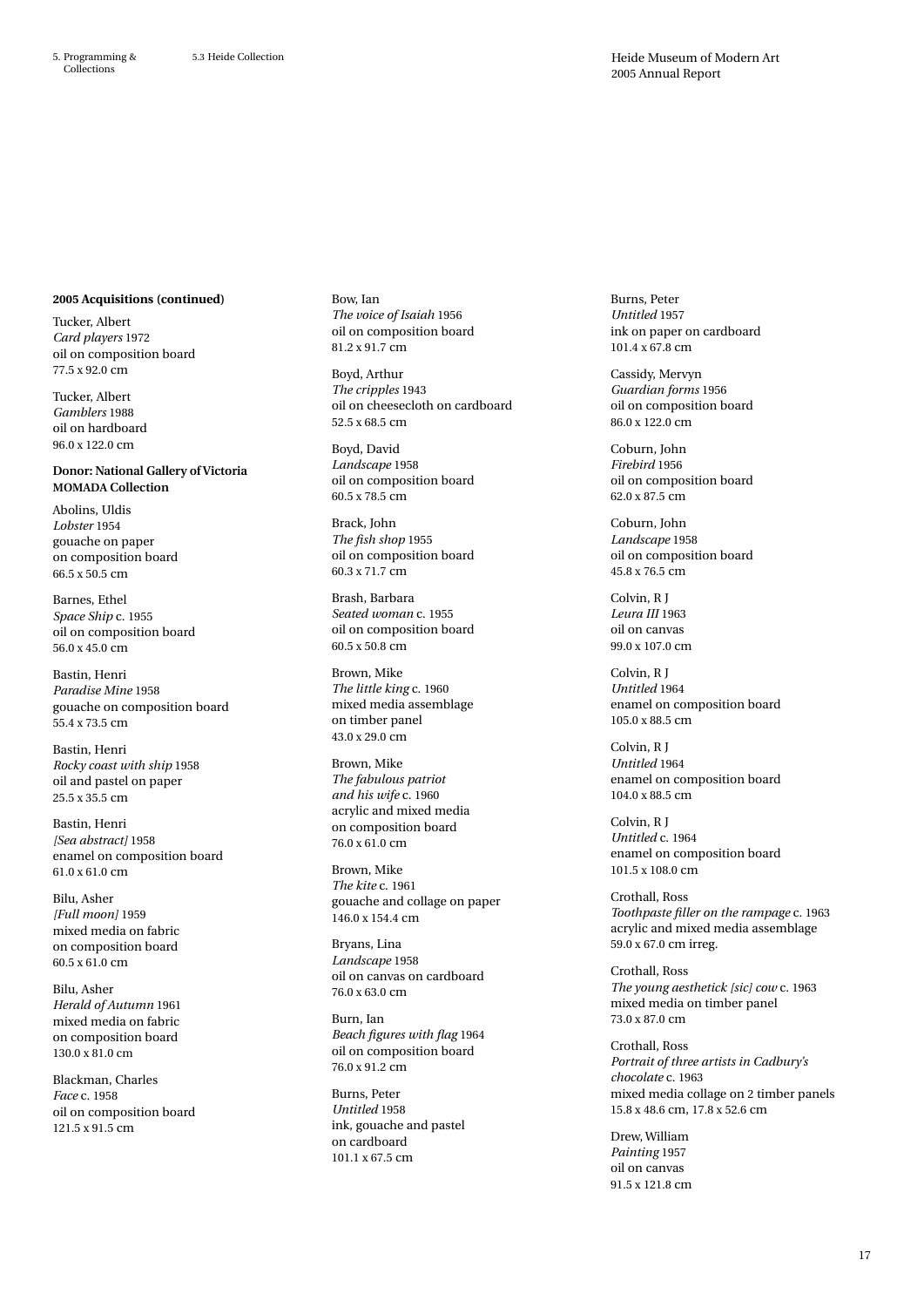#### **2005 Acquisitions (continued)**

Dutkiewicz, Wladyslaw *Kitchen table* c. 1955 oil on composition board 87.8 x 63.5 cm

Dyring, Moya *Notre Dame* c. 1950 oil on canvas 45.0 x 37.0 cm

Dyring, Moya *Notre Dame* 1950 oil on canvas on composition board 60.5 x 46.3 cm

Fairweather, Ian *Chetif* c. 1955 gouache on paper 61.5 x 49.5 cm

Gilliland, Hector *Alfred Street, Annandale* 1956 watercolour and pencil on paper 47.9 x 64.4 cm

Gleghorn, Tom *Of Voss* 1958 oil on composition board 136.5 x 183.0 cm

Greenway, Ronald *The dance of the onion and the egg* 1955–56 oil on cardboard 60.4 x 76.0 cm

Guevara, Jose *Paisaje (Landscape)* 1962 enamel on composition board 69.0 x 122.0 cm

Hawkins, Weaver *Conversation* 1953 oil on composition board 40.1 x 50.5 cm

Holzner, Anton *(Painting Cricklewood)* 1964 oil on canvas 129.5 x 122.0 cm

Johnson, George *Trio* 1957 enamel on canvas on composition board 45.6 x 111.8 cm

Johnson, George *Variations* 1958 enamel on canvas on composition board 32.6 x 91.2 cm

Juniper, Robert *Flyaway* c.1960 oil and mixed media on composition board 97.5 x 116.5 cm

Kaiser, Peter *Untitled* c. 1951 oil on canvas on composition board 129.5 x 98.0 cm

Kemp, Roger *Untitled* c. 1955 enamel on composition board 119.7 x 91.5 cm

Lanceley, Colin *Stink pipe Orpheus* c. 1961 polychrome iron and cement (2 parts) 185.0 x 13.0 cm (pipe)

Lanceley, Colin *(Tin)* c. 1961 mixed media collage on board 65.0 x 65.0 cm

Crothall, Ross *Le petite fleur avec les ham sandwiches* c. 1961 acrylic and mixed media on timber panels 95.5 x 53.0 cm

Lynn, Elwyn *Mediterranean* 1959 oil and mixed media on canvas 102.5 x 152.8 cm

Lynn, Elwyn *1960* 1960 mixed media collage on canvas 183.5 x 183.5 cm

Lynn, Elwyn *Western wave* 1958 oil on composition board 75.5 x 101.4 cm

McGilchrist, Erica *Medieval castle* 1957 oil on cardboard 27.8 x 38.0 cm

McGilchrist, Erica *Painting* 1958 oil on canvas 75.9 x 60.8 cm

Miller, Peter *Landscape* 1955 oil on composition board 87.8 x 61.2 cm

Nichol, Keith *Troop train* 1945 oil on composition board 53.0 x 61.0 cm

Orban, Desiderius *South Coast of New South Wales* c. 1950s pastel on paper 50.0 x 62.5 cm (sight)

Perceval, John *Angel with sparkling red tummy (formerly Angel)* 1958 glazed ceramic 35 cm high

Perceval, John *Golden angel* c. 1959 oil on paper 35.5 x 25.5 cm

Perry, David *From the Domain* 1956 oil on composition board 61.1 x 76.0 cm

Philpot, Ernest *Cloudshadows* 1956 oil on composition board 90.0 x 76.0 cm

Philpot, Ernest *The red door* 1956 oil on composition board 58.4 x 75.7 cm

Plate, Carl *Upwards silently* 1955 oil on canvas on board 56.0 x 68.0 cm

Rapotec, Stanislaus *Poetry in Flood* 1955 watercolour and ink on paper 55.8 x 75.7 cm

Rapotec, Stanislaus *experience in drought* 1963 oil on composition board 183.0 x 122.5 cm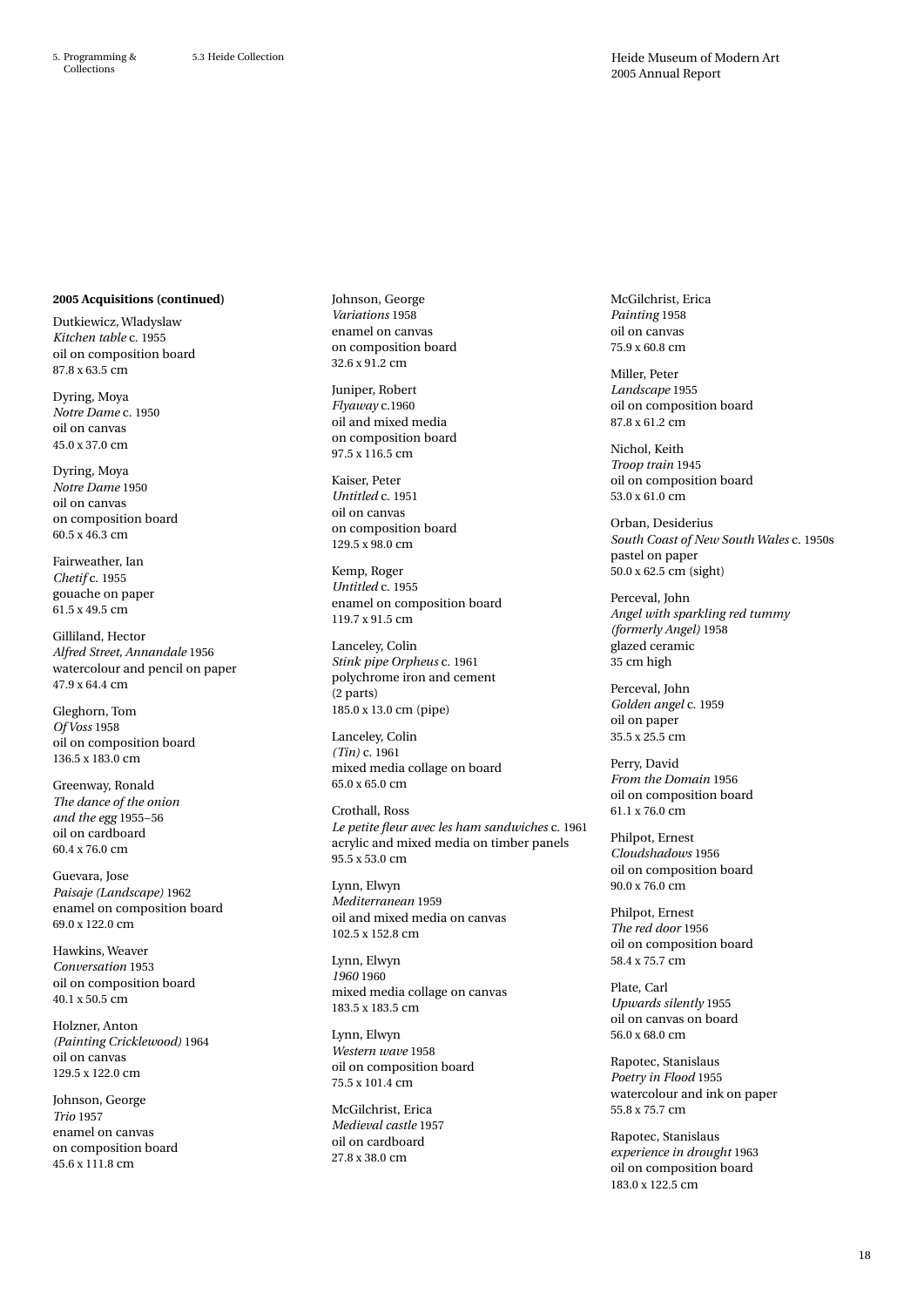#### **2005 Acquisitions (continued)**

Rodrigues, Antonio *Pane*l c. 1965 mixed media mosaic 36.0 x 43.0 cm

Sanders, Tom *Head* c. 1960 glazed ceramic 60.0 x 46.8 cm

Sime, Ian *Painting* 1959 oil and enamel on composition board 61.0 x 137.9 cm

Smith, Gray *Canberra landscape* 1964 oil on composition board 61.0 x 92.0 cm

Smith, Gray *The fence* 1956 oil on composition board 55.0 x 48.9 cm

Stoner, Dorothy Kate *Agony* 1954 oil on canvas 68.5 x 51.0 cm

Stoner, Dorothy Kate *Franciscan missionaries* 1953 oil on canvas on board 41.0 x 31.0 cm

Szentleleky, Julius *Peer gynt* 1953 oil on composition board 71.9 x 54.6 cm

Tanner, Edwin *Track man* 1957 oil on canvas on composition board 91.0 x 121.0 cm

Telfer, Mary Ann *Green rocks* 1956 oil on canvas 60.8 x 50.8 cm

Tibble, Geoffrey *The masseuse* 1947 oil on canvas 77.0 x 64.0 cm

Unknown *(Abstract)* c. 1958 oil and enamel on paper on cardboard 91.0 x 68.0 cm

Vassilieff, Danila *Girl with brass band* 1956 oil on composition board 45.5 x 60.5 cm

Vassilieff, Danila *Opportunity club* 1951–52 oil on composition board 47.2 x 41.2 cm

Vassilieff, Danila *Mallee switchbacks* 1956 gouache on paper 28.0 x 39.0 cm

Vassilieff, Danila *Portrait in gold* c. 1945 oil on hessian on board 69.0 x 55.3 cm

Vassilieff, Danila *Sheep thieves on the Murray* 1956 gouache on paper  $28.5 \times 39.0 \text{ cm}$ 

Vassilieff, Danila *Swan Hill Show* 1957 gouache on paper 28.0 x 39.0 cm

Vassilieff, Danila *(Woman with head in hands)* c. 1945 oil on canvas 58.3 x 45.6 cm

Vassilieff, Danila *Woman with white collar* c. 1945 oil on canvas on composition board 52.1 x 41.3 cm

Wentcher, Julius *Stampede* 1956 oil on canvas 56.9 x 73.5 cm

Whisson, Kenneth *Untitled (Two women in motion)* c. 1958 oil on composition board 90.8 x 61.3 cm

Williams, Fred *Trees* 1959 oil on composition board 91.4 x 79.5 cm

### **Outward loans from Heide's Collection**

**TarraWarra Museum of Art** *Orient and Occident: John Young: A Survey of Works 1979-2005* **30 October 2005–14 May 2006**

Young, John *Wings of the sad angel* 1988 oil on linen and slate 182.5 x 167.5 cm (linen); 37.0 x 170.0 cm (slate) The Baillieu Myer Collection of the 80s

**The Ian Potter Museum of Art, The University of Melbourne** *The body. The ruin* **5 November 2005–22 January 2006**

Hester, Joy *The agony in the garden (formerly Compassion)* c. 1945 brush and ink, watercolour on paper 26.4 x 29.2 cm On loan from Barbara Tucker 2000

Hester, Joy *From an incredible night's dream* c. 1946–47 ink and wash on paper 25 x 31.5 cm Gift of Barrett Reid 1990

Hester, Joy *European* c. 1945 brush and ink on paper 29.7 x 24.0 cm On loan from Barbara Tucker 2000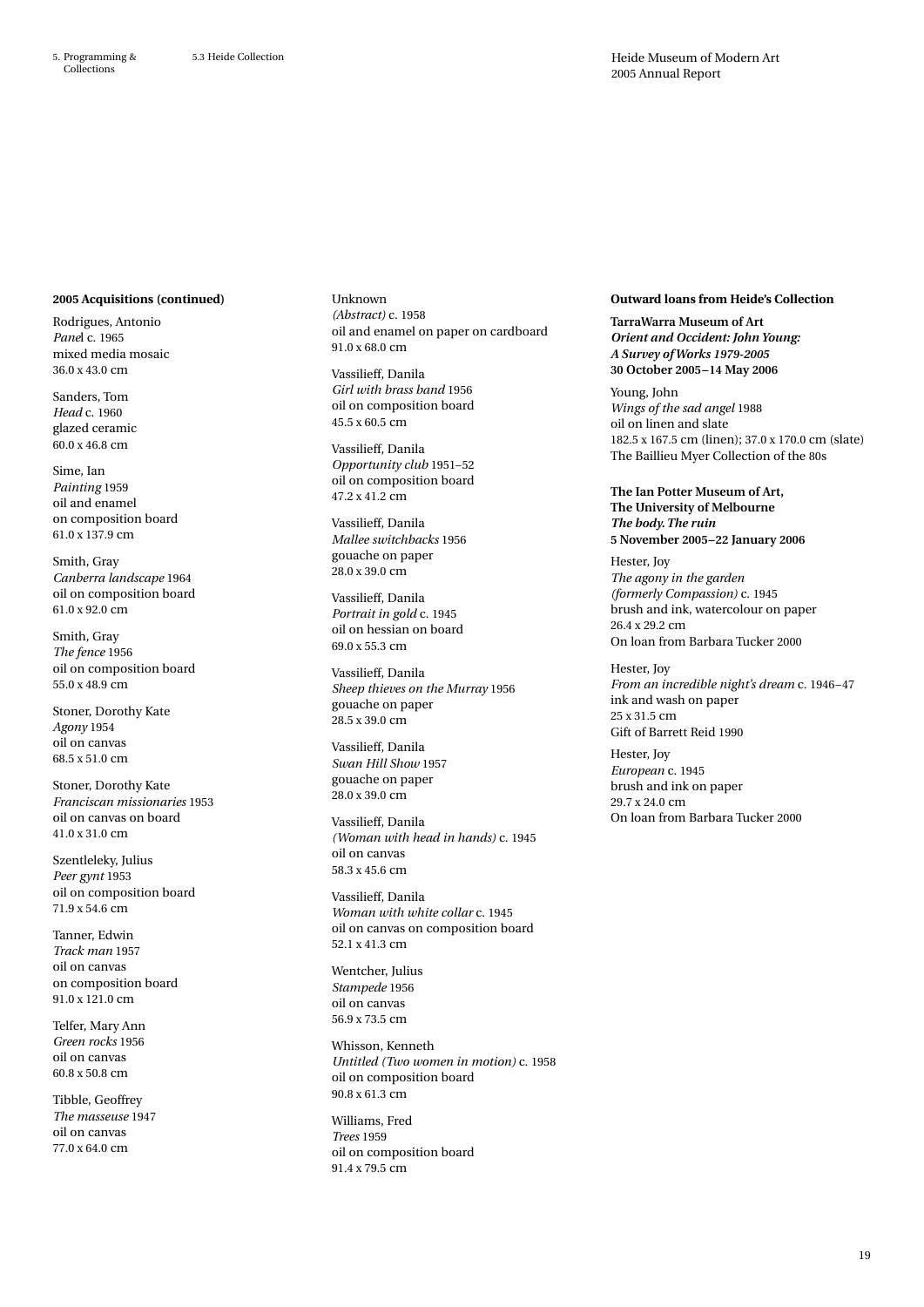# **6. Communications & Development**

#### **6.1 Communications**

#### **Marketing**

Despite interruptions to Heide's site, Museum attendances were 82% above target for the year. In comparable terms, the overall 2005 visitation to Heide's gardens and exhibitions was 42% of a full operating year, an extremely strong result given that the two of Heide's three buildings (approximately 80–85% of total exhibition space) and the Heide Café were closed.

With the partial closure of Heide's site due to redevelopment, the communications strategy for 2005 was two-fold. As a cultural destination the Museum was profiled through its major building project. The exhibition program was another key focus through the two-part Heide I exhibition, *Heide: Future, Present, Past* and the Heide travelling exhibitions, *Three Colours, Gordon Bennett and Peter Robinson* and *The Plot Thickens: Narratives in Australian Art*.

General audiences were actively updated through onsite and offsite communication campaigns, predominantly about the Redevelopment Program. As a precursor to the *Heide: Future, Present, Past* exhibition, redevelopment information and visuals were located in Heide I's foyer, including current and future site plans, digital rendering of proposed buildings, and information regarding all phases of the Redevelopment Program. Continuing on the success of its launch in 2004, the Heide Magazine (published biannually) was an integral part of Heide's 2005 communications strategy. Providing an opportunity for exhibition and in–house information, the Heide Magazine, designed by Heide Principal Partner, GollingsPidgeon, continued

to develop with the involvement of internal and external contributors and commentators. The Heide website remained the central reference point for all exhibition and destination campaigns, and heavily featured the Redevelopment Program on the home page alongside the current exhibitions.

Key stakeholders including Heide Membership, Heide Foundation and Heide Partnerships, were continually kept abreast of the status of the Redevelopment Program through direct marketing initiatives, including communications regarding the increase in the project scope (such as the refurbishment and reconfiguration of the existing Central Galleries), and importantly, the reopening date in July 2006.

Other destination campaigns for 2005 included the retail-based campaigns, *Heide Stocktake & Garage Sale* in February and *Sip & Shop at Heide* in December. The stocktake sale in particular attracted a huge audience response and provided an opportunity not only to liquidate excess stock but to clearly signal to the general public the details of Heide's 2005–06 Redevelopment Program and associated site closures.

The Museum appointed new publicists in late 2005 as it headed towards the 2006 campaigns – Purple Media (exhibitions and operations) and Hothouse Media & Events (Redevelopment Program unveiling). Heide would like to warmly thank Meredith King of King & Associates for her valued contribution as publicist over the past five years.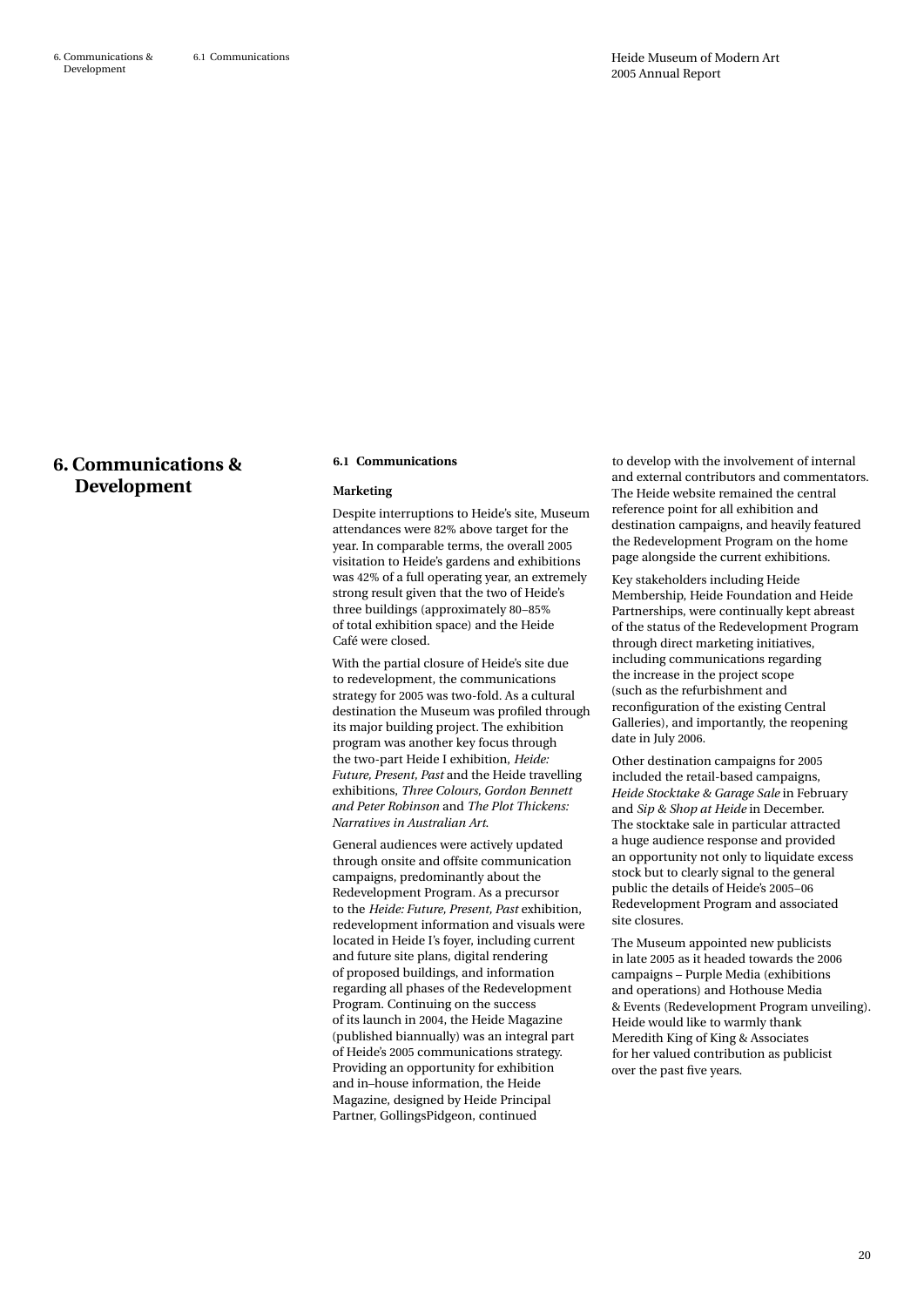#### **Visitor Services**

The presentation of Heide's Visitor Services was made possible by the contribution of more than 70 volunteers over the course of the year, totalling approximately 2,548 hours. Visitor Services management also undertook a major restructure of the department in late 2005 to incorporate the management and servicing of Heide Membership. The new look Heide Visitor & Membership Services will expand to over 150 new volunteers and officers in early 2006, and will fully resume operations upon the Museum's reopening mid-year.

#### **Heide Membership**

Heide Membership was greatly enhanced through its complete integration with Visitor Services during 2005. Despite the partial site closures, 60% of members remained active in their support of Heide throughout 2005, while the remaining 40% elected to hold over the balance of their subscription to recommence in 2006. The Museum extends particular thanks to those Heide Members who continued to demonstrate their loyalty to Heide during 2005. The 2006 strategic planning for Heide Membership was also developed with a goal of introducing many, new people to Heide through this much valued program.

#### **Heide Retail**

The onsite venues for Heide Retail were reduced from February 2005 due to the closure of Heide III, Heide II and the Heide Café. However, the retail space in Heide I was moved to the heritage kitchen, providing an expanded and more coherent, retail presence for visitors. This concentration of retail services to Heide I also allowed for a consolidation of stock levels during redevelopment. The new Heide Store will launch in 2006 as part of the Redevelopment Program.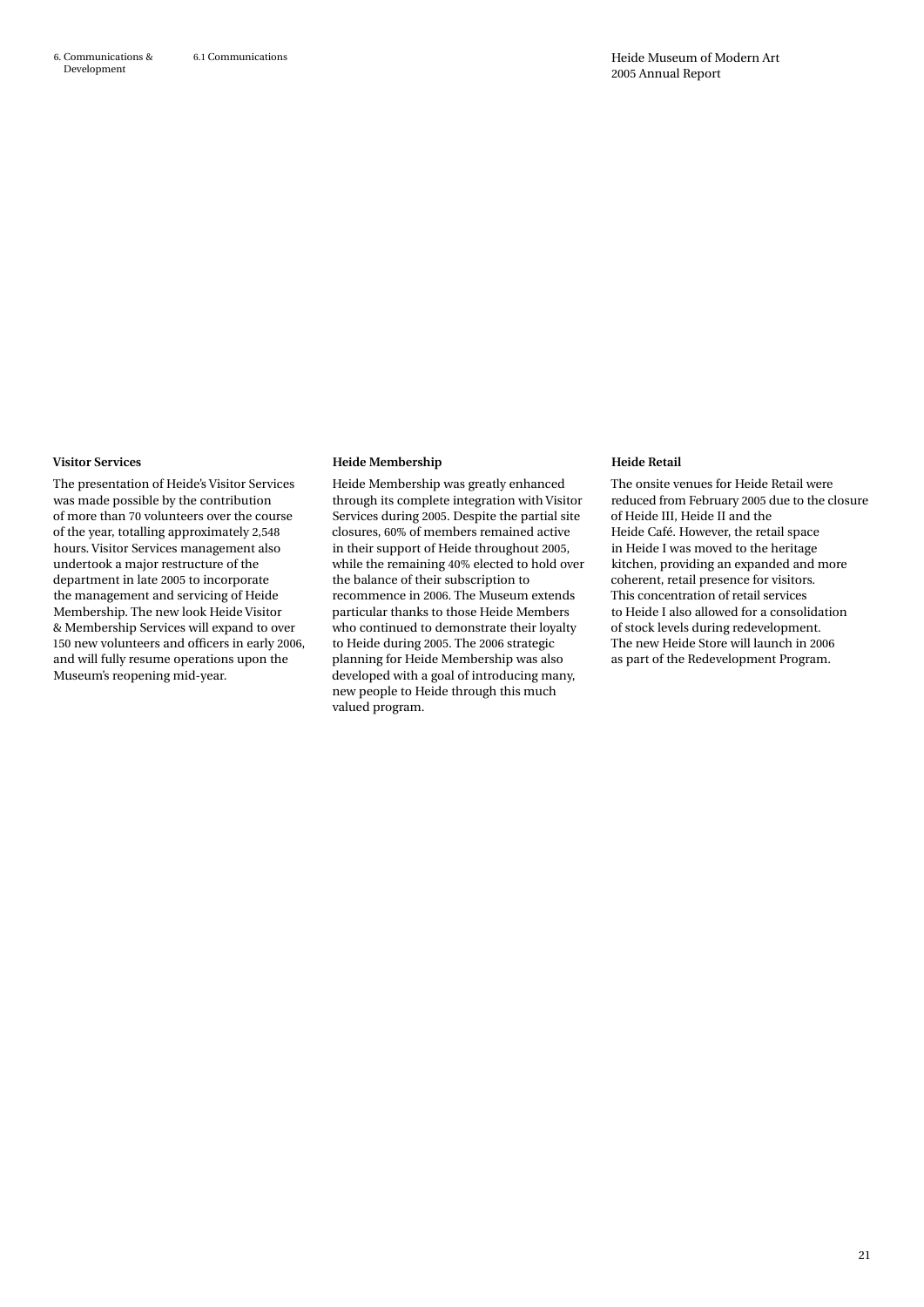#### **Development**

The level of donor support received through the Heide Foundation, and government and corporate support through Heide Partnerships, was once again a testimony to the passion and enthusiasm of the wide array of individuals and organisations that are committed to the delivery of the exciting vision of the new Heide.

Such support ensures Heide's future strategic planning and development, particularly as we move into the Museum's 25th anniversary year with a full program of major building, exhibitions, events, sculpture commissions and program launches.

#### **6.2 Heide Foundation**

The Heide Foundation, established in October 2004, consolidated the Museum's various individual fundraising programs. The Foundation is an internally managed framework that sits within Heide's overall financial reporting to the Board of Directors.

The Foundation provides a vehicle for donors to direct their support across the full scope of Heide's mission, including gardens, Collection, architecture, and exhibition and associated programs. Donors may support Heide's ongoing operations or alternatively nominate specific operating or capital projects, subject to Board ratification. The five donor levels of the Heide Foundation are:

– **Life Benefactor**

giving from \$500,000

- – **Benefactor** giving from \$100,000
- – **Principal Donor** giving from \$20,000
- – **Donor**
	- giving from \$5,000
- – **Supporter**
	- giving from \$1,500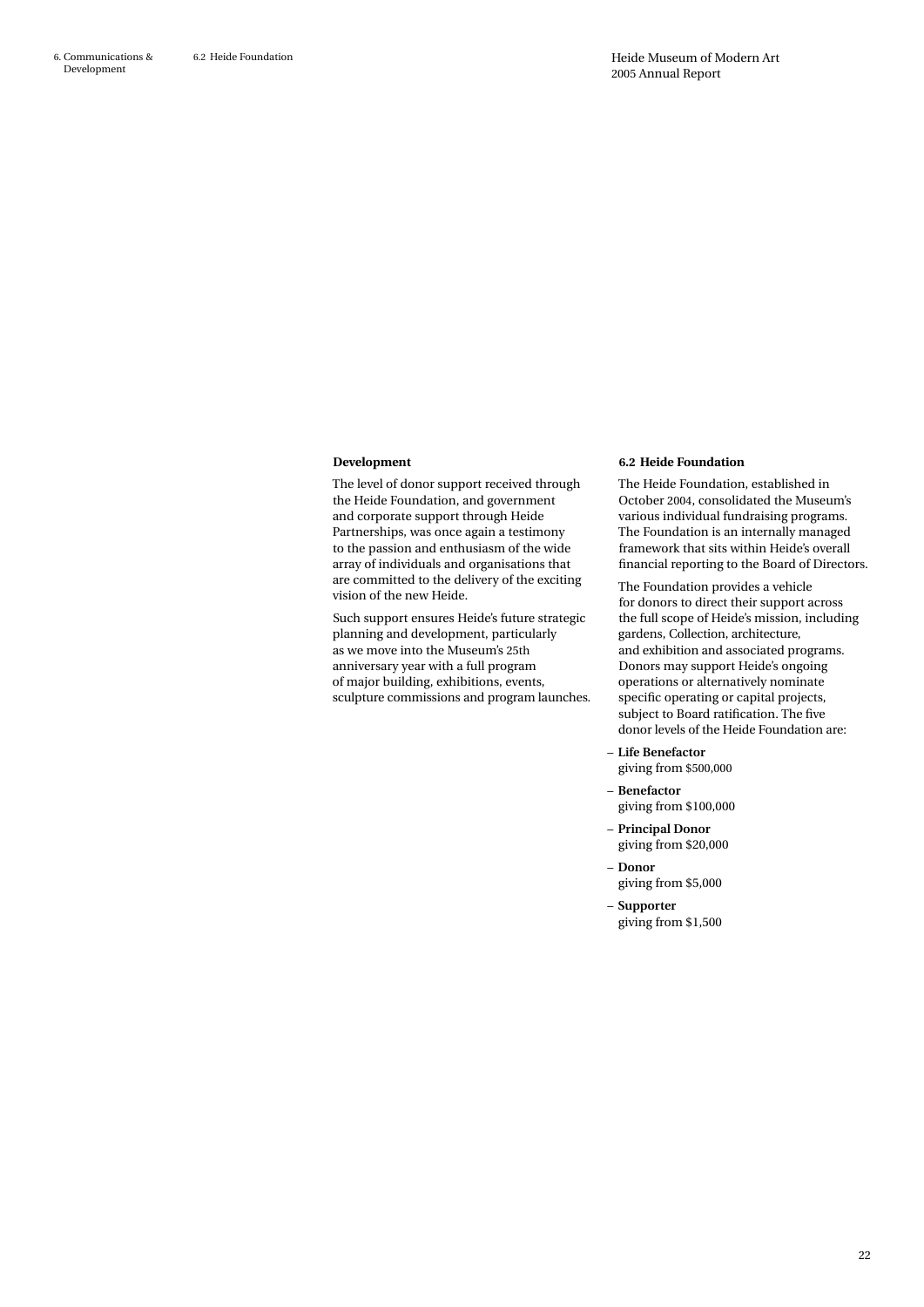The 2005 Foundation Strategy undertook a series of fundraising and marketing initiatives to profile the new Foundation as well as the further development of the management and policy behind the Foundation framework and campaigns.

A series of Foundation events were hosted throughout the year, building on the success of the inaugural Foundation Dinner held in October 2004. The first Foundation dinner for 2005 was held in February in Heide II, hosted by Board Director, Craig Kimberley, with special guest chef, Geoff Lindsay of Pearl Events (a partnership between Heide Industry Partner, Damm Fine Food and Pearl Restaurant). The second Foundation dinner was held in Heide I, hosted by Deputy Chair, Kerry Gardner, with catering by Damm Fine Food. Both occasions brought together previous and current donors as well as new faces at Heide, presenting an opportunity to view first hand the 2005–06 Redevelopment Program and opening exhibitions and projects.

The 2005 two-part exhibition *Heide: Future, Present, Past* was kindly supported by Foundation Principal Donors, the Arthur A. Thomas Trust and Professor John Rickard.

As at 31 December 2005, the Heide Foundation includes:

#### **Life Benefactors**

Kate Bêchet Anthony & Cathie Hancy Craig & Connie Kimberley The Sarah & Baillieu Myer Family Foundation John & Sunday Reed Victor Smorgon AO & Loti Smorgon AO Barbara Tucker

#### **Benefactors**

William J Forrest AM Lindsay & Paula Fox Kerry Gardner & Andrew Myer Diana Gibson AO James Kenney Georges Mora Memorial Fund Sidney Myer Fund Mark & Hyeon-Joo Newman Truby & Florence Williams Charitable Trust, ANZ Trustees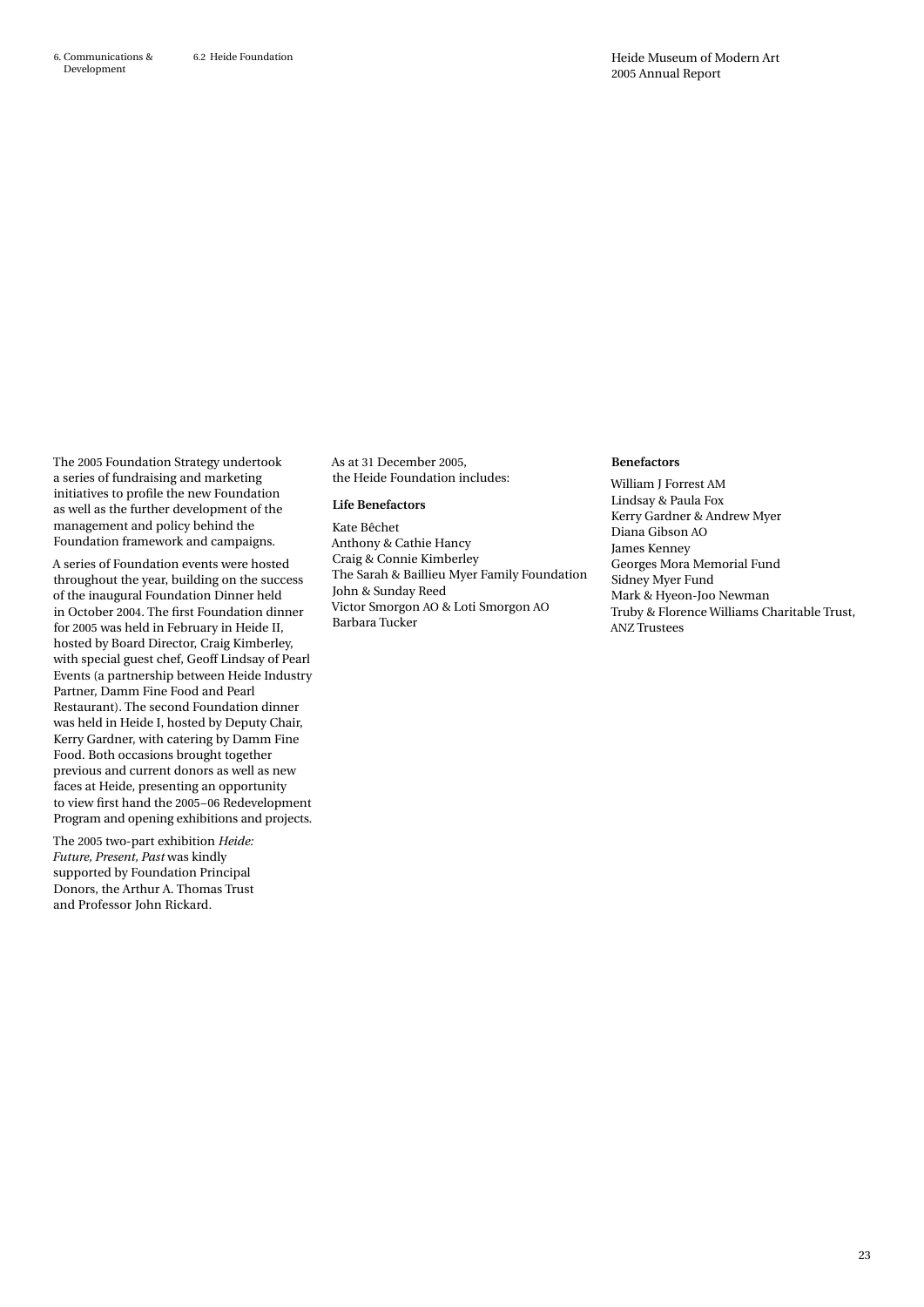#### **Principal Donors**

Robert & Elizabeth Albert Max & Lorraine Beck Yvonne Boyd Stephen & Jenny Charles Joan & Peter Clemenger Christine & John Collingwood James & Rachel Colquhoun Sir James & Lady Cruthers Helen Dick Lauraine Diggins John Downer AM & Rose Downer Diana Fletcher Richard & Isabelle Green Lesley Griffin Andrea & Richard King Elizabeth H. Loftus Bruce Parncutt & Robin Campbell Sophia Pavlovski-Ross & Phillip Ross Ian Potter Foundation John T. Reid Charitable Trusts Prof. John Rickard Helen Macpherson Smith Trust Graeme Sturgeon Trust Trevor & Christine Tappenden Arthur A. Thomas Trust Chris & Cheryl Thomas Robyn & Gary Upfield Ross & Robyn Wilson Anonymous (1)

#### **Donors**

Valerie Albiston William Angliss Charitable Fund Marc Besen AO & Eva Besen AO Bill Bowness Dr Joseph Brown AO OBE William Conn OAM & Jan Armstrong-Conn David & Kristene Deague Justice Ray Finkelstein & Leonie Thompson Freeman McMurrick Pty Ltd Robert Gould Peter Hayes QC & Mary Hayes Patricia James Mary Lou Jelbart Dr Colin & Elizabeth Laverty Tom & Sylvia Lowenstein Jeffrey & Elizabeth Makin Erica McGilchrist Peter McMahon & Jennifer Rice Diana & Nigel Morgan Dame Elisabeth Murdoch AC DBE CBE Allan Myers QC & Maria Myers Dr Thomas & Sue Quirk Dr Richard & Vivienne Reed Rosemary & Robert Simpson Timothy & Roslyn Smallwood Dr Thomas & Karin Smyth Mr & Mrs Joe Vasta Leon & Sandra Velik Dr Gerry & Elisabeth Wagner David & Margaret Walsh Ralph Ward-Ambler AM & Barbara Ward-Ambler Joan Wettenhall Lyn Williams AM Sir John Young KCMG AC & Lady Young Anonymous (6)

#### **Supporters**

John & Cecily Adams John & Anna Anagnostou John Brash Ron Butters Dr Beverly & Alan Castleman Neilma Gantner James Gray Hecker Phelan Guthrie Graeme & Joan Johnson David Keys Evan Lowenstein Geraldine O'Sullivan Louis Partos Anonymous (1)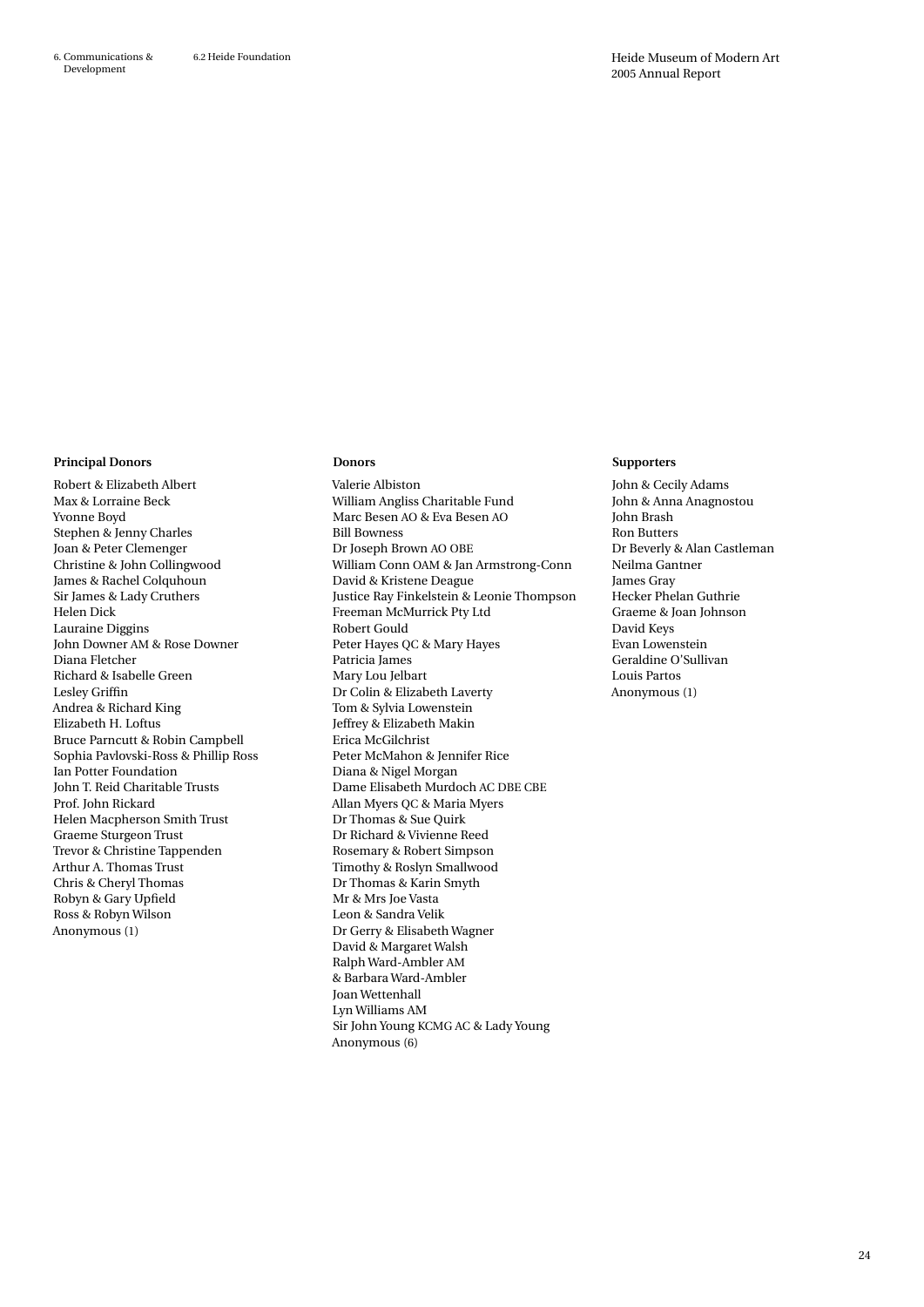#### **6.3 Heide 2005 Partnerships**

Heide Museum of Modern Art would like to thank all our Partners for their support of the Museum and its operations during 2005, particularly throughout the complex arrangements during the Redevelopment Program.

Partnerships are crucial to ensuring Heide's ability to produce and deliver our annual program of exhibitions, associated events, projects and general visitor services.

Heide's 2005 Partnerships included:

#### **Annual Partners**

**Government Partners**



#### **Principal Partners**

CHANDON **GOLLINGSPIDGEON** 

**Education & Public Programs Partners**





**Industry Partners**

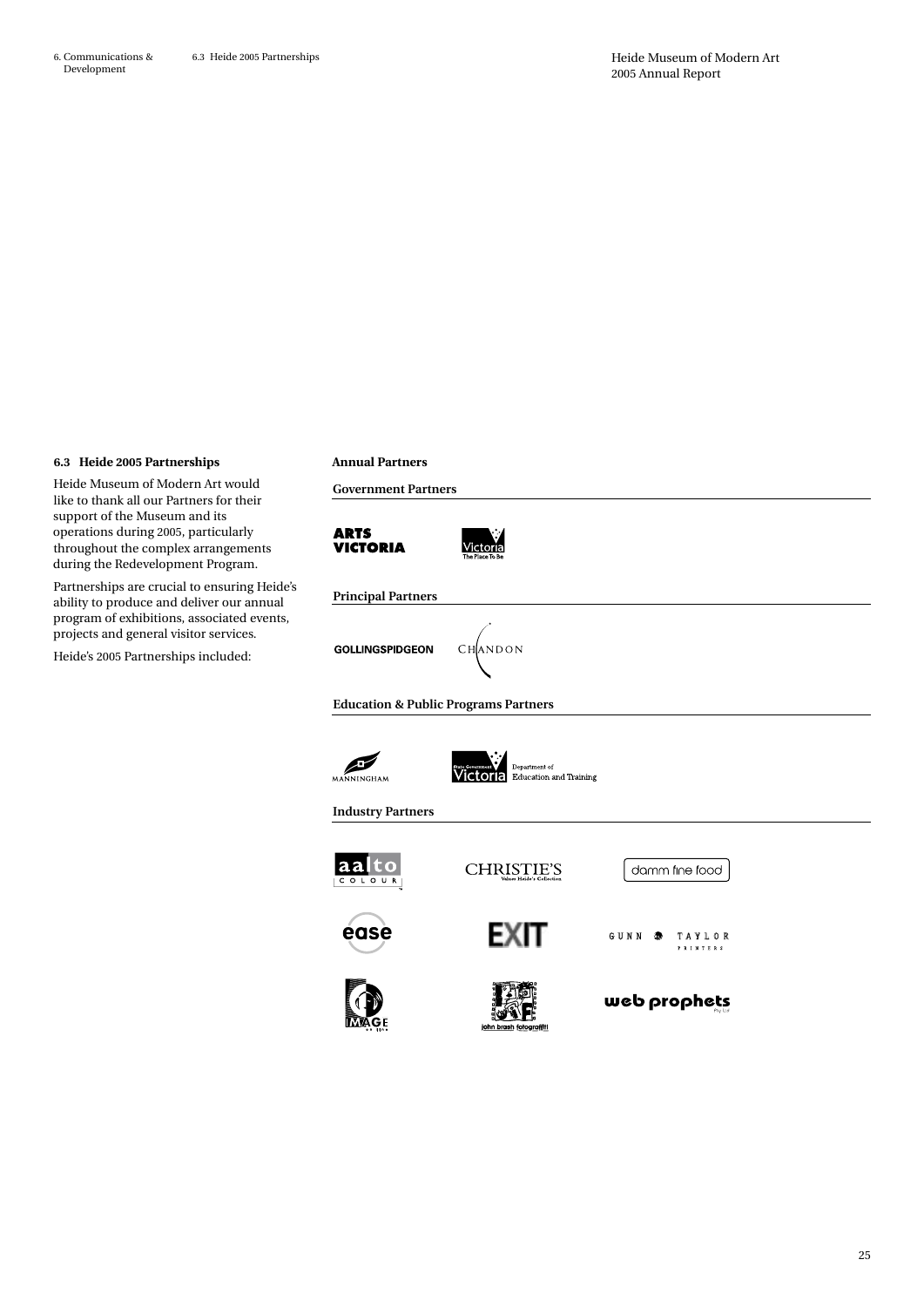### **7. Redevelopment Program 2005–06**

Following the closure of the Heide II and III buildings and Heide Café at the end of January 2005, construction commenced on Phases 2, 3 and 4 of Heide's 2005–06 Redevelopment Program. Completing the capital project that began with Phase 1, the restoration of the iconic Heide I house and gardens in 2000 (funded by the Australian Government through the Federation Cultural and Heritage Projects Program), the remaining galleries are scheduled to reopen mid-2006.

Greatly expanded exhibition, storage, administration and retail spaces, a new dedicated education facility, rejuvenated gardens and external sculpture exhibition areas are all part of this exciting building project.

The new Heide will not only provide visitors and staff with increased facilities but also positions Heide at the forefront of contemporary cultural destinations, both domestically and internationally.

#### **Phase 2–Sidney Myer Education Centre**

Signalling Heide's important role in both the education and community sectors, the new Sidney Myer Education Centre will be an integral part of Heide's infrastructure and programming when it opens for Term 3 of 2006.

Construction of the O'Connor + Houle Architecture designed building commenced in late October following the official 'turning of the sod' by Carrillo Gantner AO (President, Sidney Myer Fund), Bruce Mildenhall MP (Parliamentary Secretary to the Premier), Brian Pitcher (Regional Partnerships, Federal Government Department of Transport & Regional Services) and Darvell Hutchinson AM (Chairman, Helen Macpherson Smith Trust). The zinc-clad building will merge indoor and outdoor elements, creating a dynamic education and lecture space that sits adjacent at 90 degrees to Heide II and overlooks the Connie Kimberley Sculpture Park.

This project has been generously supported by the Sidney Myer Fund, the Victorian Government through the Community Support Fund, the Australian Government through the Regional Partnerships program and the Helen Macpherson Smith Trust.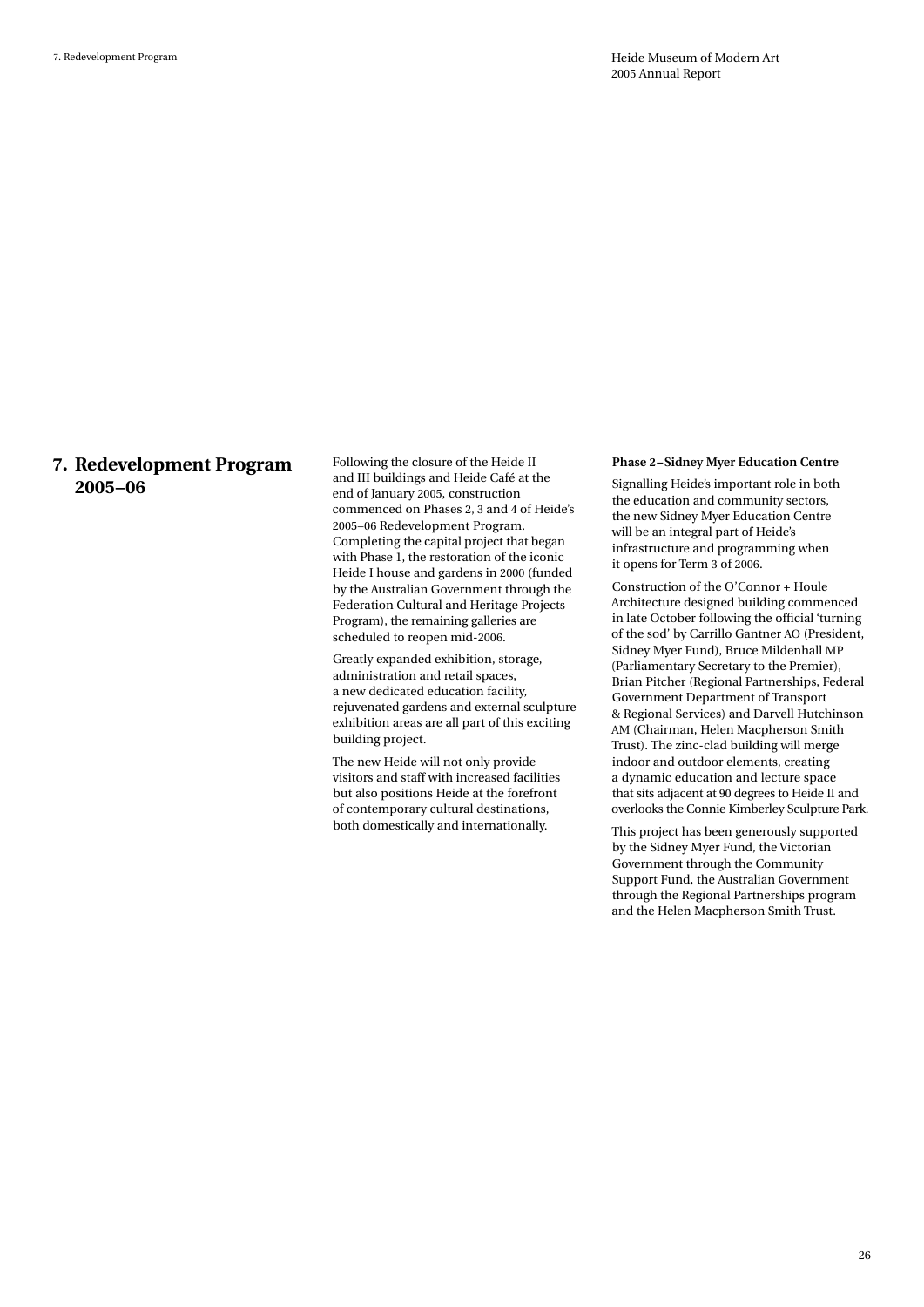#### **Phase 3– Heide III Redevelopment**

Designed by O'Connor + Houle Architecture, and providing a dramatic new focus for the Heide site, Heide III will be significantly expanded to provide increased indoor and outdoor exhibition areas, collection storage and retail spaces.

The striking black zinc-clad façade extends from the existing Heide III Central Galleries to include the new Albert & Barbara Tucker Gallery, Tucker Study Centre, Kerry Gardner & Andrew Myer Project Gallery, Heide Store, new collection storage and preparation spaces, and expanded administration areas. Visitors will enter Heide III from the new Federation Way Car Park via the Tony & Cathie Hancy Sculpture Plaza, which adjoins the existing Loti Smorgon Courtyard. This new external area will triple the space for displays of Heide's important sculpture collection. Refurbishments to the Central Galleries include a reconfiguration of the space, new views of Heide's gardens and neighbouring Banksia Park, as well as improved pedestrian access and visitor amenities.

The Heide III redevelopment has been generously supported by the Victorian Government through the Community Support Fund, the Australian Government through the Federation Cultural and Heritage Projects Program and Heide Foundation donors.

#### **Phase 4–Heide II building and garden restoration**

Following extensive renovation works carried out as part of the 2005–06 Redevelopment Program, Heide II will be open to the general public, in its entirety, for the first time in over a decade.

Areas that have historically been used for offices and storage are now returned to the public as exhibition spaces. With funding from the Australian Government through the Department of the Environment and Heritage, restoration has been carried out to the exterior and interior stone and wood finishes, as well as significant upgrades to internal lighting, electrical and hanging systems. This work to Heide II not only reinvigorates the exhibition spaces, but also allows visitors a greater appreciation of McGlashan and Everist's award-winning modernist building. An integral part of Heide's overall site, Heide II combines with the other architectural styles on the property to create one of the most unique cultural sites in the country.

#### **Sculpture Park**

Part of Heide Museum of Modern Art since its inception in 1981, Heide's Sculpture Park has evolved over the past two decades to house one of Australia's finest collections. This area is now undergoing significant revitalisation and will re-launch as the Connie Kimberley Sculpture Park at the completion of the 2005–06 Redevelopment Program in July 2006.

A full review of existing outdoor works has been undertaken and all sculptures will undergo cleaning and restoration as required, including Jeff Thomson's iconic *Cows* and Rick Amor's *Running Man*. Unfortunately, Stephen Killick's *Walking Man* has not withstood the deterioration of time, and was decommissioned with the artist's advice in late 2005. Other sculptures, such as *Sidestep* by British sculptor, Anthony Caro, will be relocated in 2006 to ensure a fresh, vibrant experience for visitors.

The Sculpture Park will also have the capacity to present special projects and events, acting as an extension to the internal galleries. Further commissions and acquisitions are envisaged as the Connie Kimberley Sculpture Park continues to develop.

Heide Museum of Modern Art would like to thank the Redevelopment Partners and Foundation donors for their significant and ongoing contribution to the 2005–06 Redevelopment Program. Support such as this is crucial to the sustainability and vitality of one of Australia's leading cultural institutions, ensuring that future generations are able to enjoy this historic fixture in the national artistic landscape.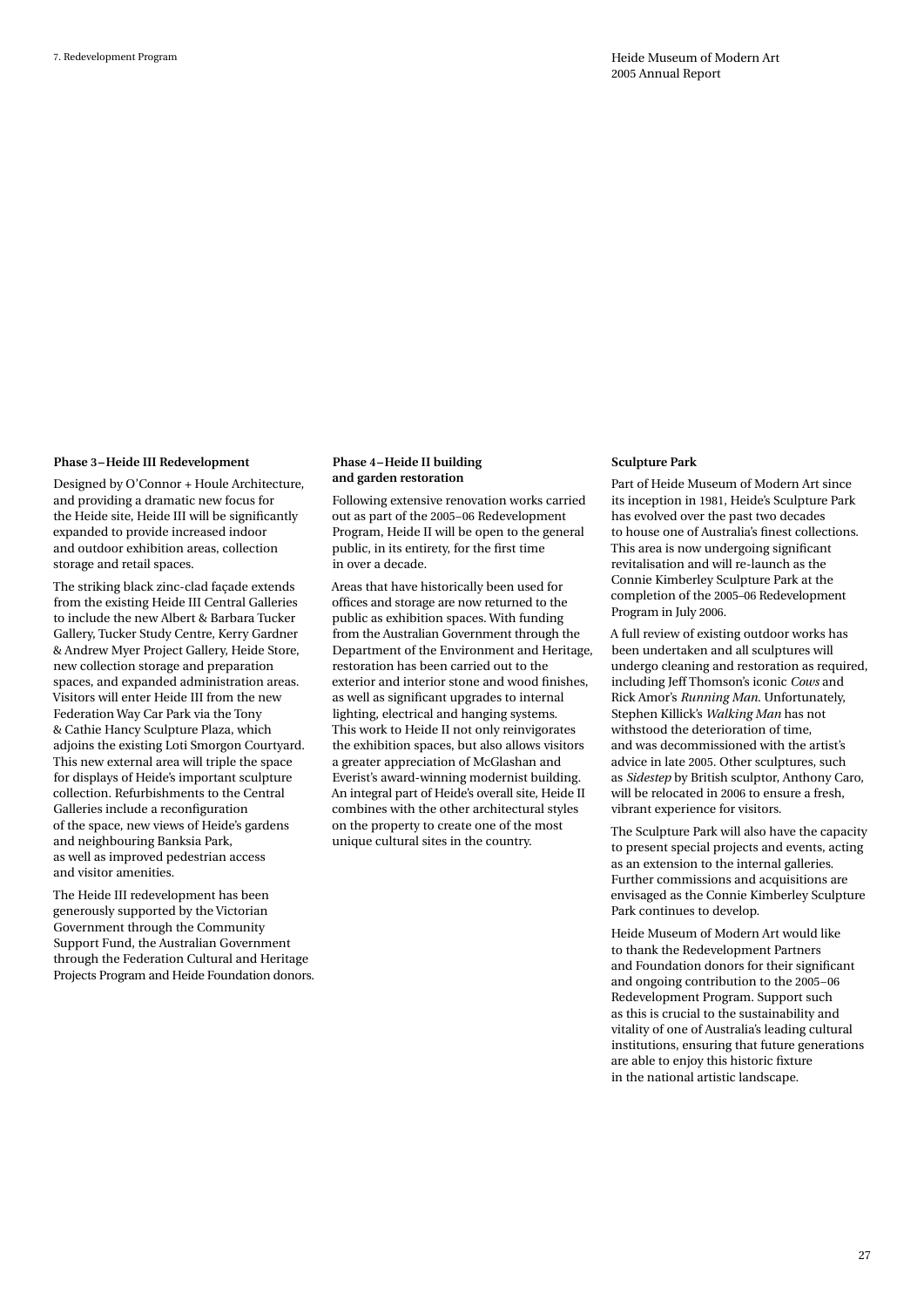#### **7.1 Gardens**

The gardens are one of Heide's most loved assets. The cultivated landscape offers visitors a wide range of dynamic external spaces, including the Kitchen Garden, Vegetable Garden, Heart Garden, Wild Garden, Rose Walk, Osage orange groves, Scar tree, woodlands and open parklands.

The new Sir Rupert Hamer Garden, located between the Federation Way Car Park and neighboring Banksia Park, will offer another space for Heide's continual integration of art and landscape. The Sir Rupert Hamer Garden will be unveiled at the completion of 2005–06 Redevelopment Program in mid-2006.

#### **Heide I**

Improved drainage was installed in the northern half of the surrounding orchard after poor drainage and a parched water table were noticed from heavy rains and flooding in February 2005. Following the installation of drainage, the lavender hedge that runs along the semicircular driveway in front of Heide I was replanted.

#### **Lauren Berkowitz project**

Heide Garden staff constructed and planted a living installation conceived by Melbourne artist Lauren Berkowitz. The work uses indigenous plantings that are representative of local edible and medicinal plants used historically by Indigenous landowners. The project, funded through Arts Victoria, will be unveiled in November 2006 as part of Heide's 25th anniversary celebrations.

#### **Heide II**

Plantings in the courtyard outside the ground level of Heide II were removed to enhance the view of original architectural features of the building and to restore the storm water drain. New plantings of shrubs have been added to the northern side of the building.

#### **Kitchen Garden**

The Kitchen Garden's internal pathways and beds underwent a major upgrade in 2005. Craig Parnell, of Harris Parnell Garden Design, was employed to undertake the task of removing all timber edging from the Kitchen Garden and replacing with new pine edging. In addition, all paths were realigned to create uniform garden beds and to formally delineate paths from the garden, which had been seriously deteriorating. Extensive replanting of new perennials, herbs and vegetables was also undertaken, as well as the application of new mulch to all suitable garden beds.

#### **Tree work**

Tree surgeon Chris Quinlan, of Recovery Tree Services, was contracted by the Museum to regularly remove fallen trees or trees judged to be in serious decline. Six mature trees were removed during 2005 due to storm damage in February. New tree plantings have been undertaken as part of the 2005–06 Redevelopment Program.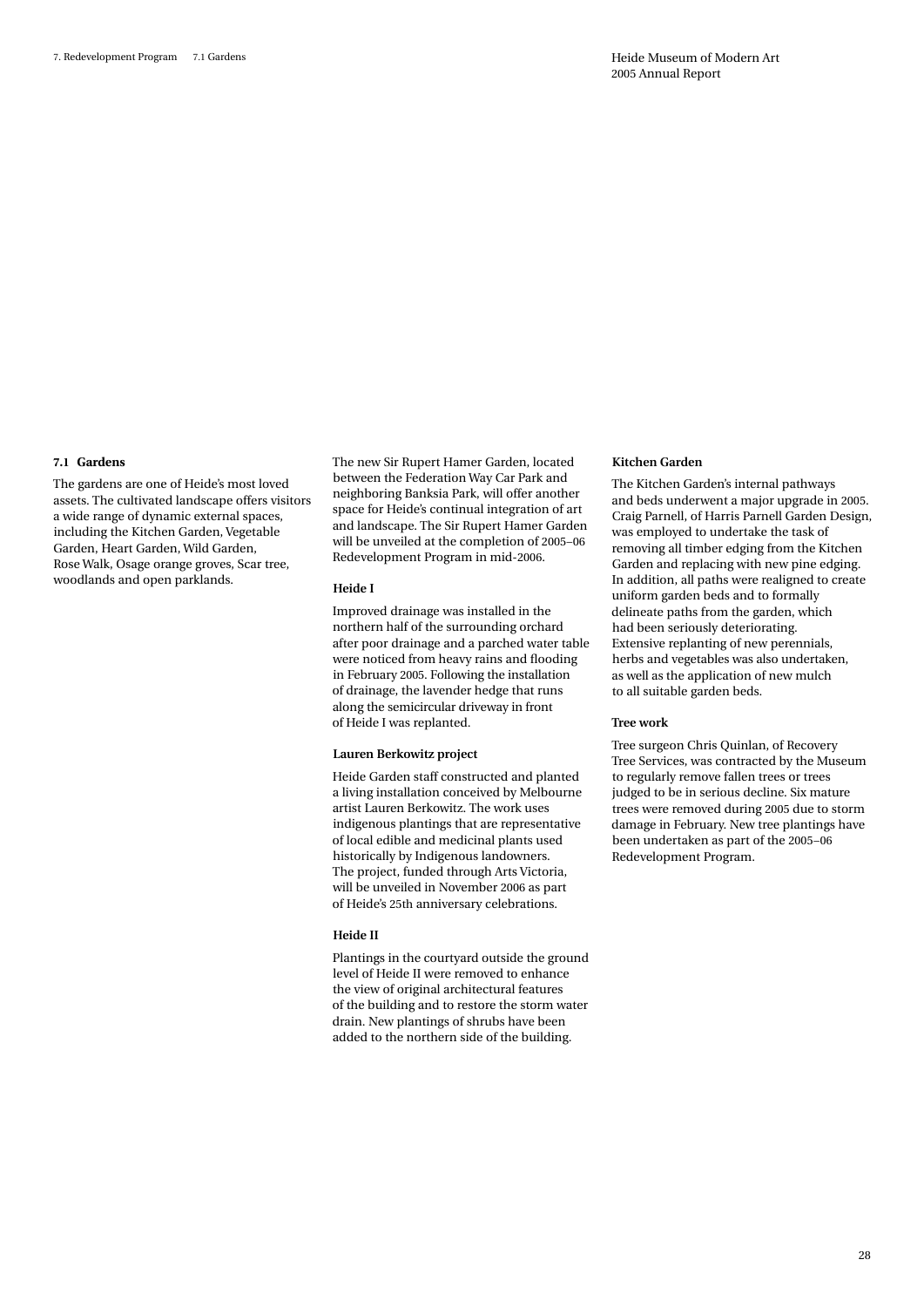### **8. Staff & Volunteers**

**Staff**

Lesley Alway *Chief Executive/Director*

#### **Curatorial & Programming**

Zara Stanhope *Senior Curator* (to February) *Deputy Director, Senior Curator* (from March)

Sue Cramer *Public Programs Coordinator*  (from December)

Stephanie Crichton *Registrar, Collection*  (returned from maternity leave October)

Rosalie Dance *Philosophical Enquiry Project Coordinator*

Louise Hall *Education Officer* 

Lesley Harding *Curator, Tucker Collection & Archives* (from April)

Kendrah Morgan *Curator* (returned from maternity leave March)

Katarina Paseta *Collection Manager*  (from June)

Jennifer Ross *Registrar, Exhibitions*  (maternity leave from May)

Linda Short *Curatorial Assistant*  (from August)

#### **Communications & Development**

Anna Draffin *Marketing & Development Manager* (to February) *Deputy Director, Head of Communications & Development* (from March)

Sarah Aitken *Senior Marketing Coordinator*  (from October)

Phoebe Bruce *Foundation & Partnerships Manager* (from August)

Catherine Daley *Personal Assistant to the Director*  (August–December)

Maria Davies *Visitor Services Manager/ Facilities Manager*  (to October) *Visitor & Membership Services Manager*  (from November)

Jessica Frean *Board Secretariat/ Administrator, Foundation*

Simon Gregg *Visitor Services Supervisor/ Membership Manager*  (to March)

Nick Hays *Marketing Assistant*  (from February)

Melissa Keys *Merchandise Manager*  (to March)

Cassie May *Visitor Services Supervisor*  (from April)

Rebecca Renshaw *Visitor Services Supervisor/ Events Coordinator*  (to October) *Visitor & Membership Services Assistant Manager*  (from November)

Rachael McCully *Marketing Assistant* (to June)

#### **Visitor Services Officers**

Stella Loftus-Hills Mark Malmberg Cassie May Brian Pieper Libby Richardson Tanya Simmons Tracey Smith Bernadette Zajd

#### **Business Services**

Elaine Chia *Business & Finance Manager*  (from November)

Susanne Meier *Finance Manager* (to June)

Chris Platford *Accountant*  (September–October)

Margaret Swallow *Financial Administrator & Office Manager*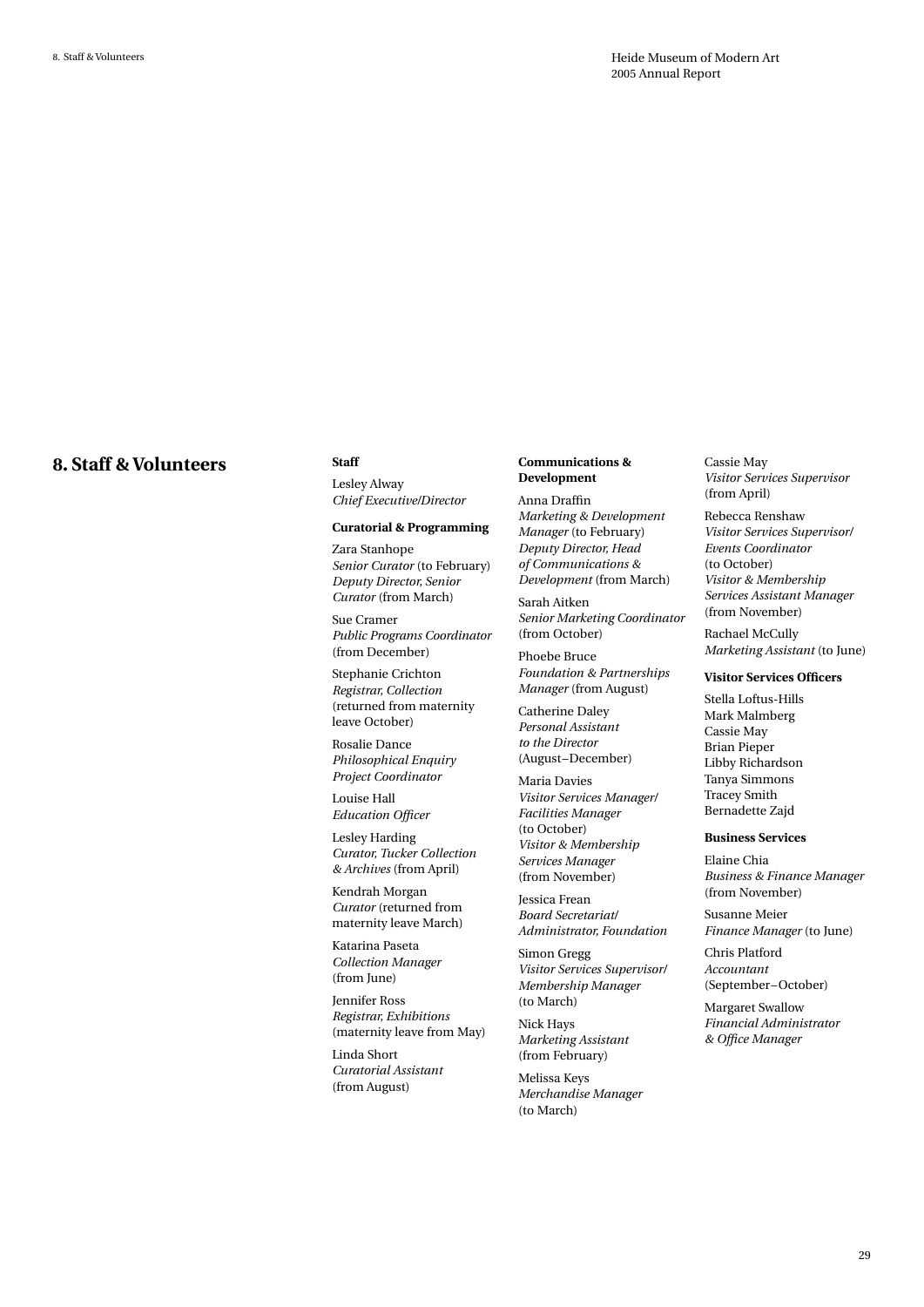#### **Gardens**

Nicholas Harrison *Gardener* 

Travis McCarty *Assistant Gardener*  (to February)

Danae Jeanes *Apprentice Gardener*

Ashley Jones *Casual Gardener*  (from February)

#### **Volunteers**

#### **Curatorial & Programming**

#### **Volunteer Guides**

Valma Angliss AM Gay Cuthbert Leona Haintz Julianne Lewis Jill Nicol James Robinson Jane Robinson Jan Simmons Jennifer Stanisich Peter Thomas

#### **Curatorial & Programming Interns**

Barbara Burton Justin Gayner Hilary Jankelson Stella Loftus-Hills

# Maria Tsoukas **Education Interns**

Penny Peckham

Samantha Howe Sharon Vaughan

#### **Communications & Development**

#### **Visitor Services Volunteers**

Sofi Basseghi Effie Belbin Margaret Belcher Bronwyn Blackie Patsy Blair Fiona Bremner Illona Caldow Brenda Carruthers Alex Christopoulos Marion Cooper Catherine Copley Simon Disler Amelia Easdale Shaun Fielding Teri Frith Robin Gibson Helen Gries Lynden Hayes Nick Hays Miri Hirschfeld Davina Johnson Sally Jones Denise Keele-Bedford Sally Kerr Jan Kondarovskas Ben Laden Narelle Law Sheena Mathieson Paul McAsey Rachael McCully Anne McLachlan Denise McWilliam John Motherwell Rae O'Shaughnessy Celeste Paglia Penny Peckham Marina Perkovich Wendy Peters

Kathleen Phillip Jan Raymond Vivienne Reed Marion Reid Gillian Rush Joanna Sgarioto Adrienne Schultze Jan Simmons Judy So Maria Tsoukas Sharon Vaughan Natasha Vinogradoff Tamara Watt Nancy Wood Camille Woodward

#### **Communications & Development Interns**

Fiona Bremner Nick Hays (to February)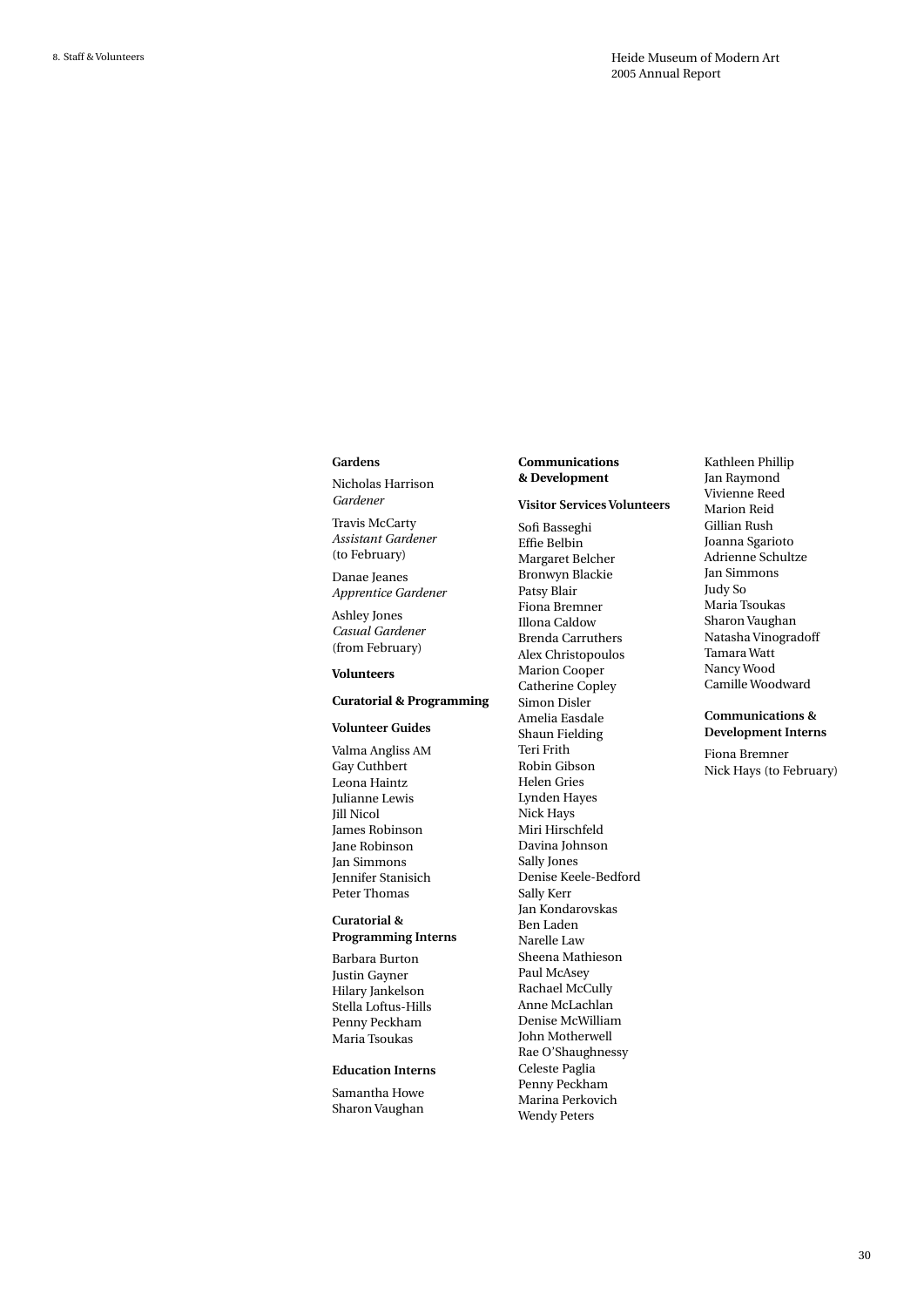### **9. Concise Financial Report**

#### **Directors' Declaration**

1. The Directors of the company declare that the concise financial report of Heide Park and Art Gallery trading as Heide Museum of Modern Art for the year ended 31 December 2005:

- a) complies with Accounting Standards and the Corporations Regulations 2001, and
- b) give a true and fair view of the financial position as at 31 December 2005 and of the performance for the financial year ended on that date of the company.

2. In the Directors' opinion there are reasonable grounds to believe that the company will be able to pay its debts as and when they become due and payable.

Signed in accordance with a resolution of the Board

Imma Ingenes

Mr Trevor Tappenden Chairman, Board of Directors 11 April 2006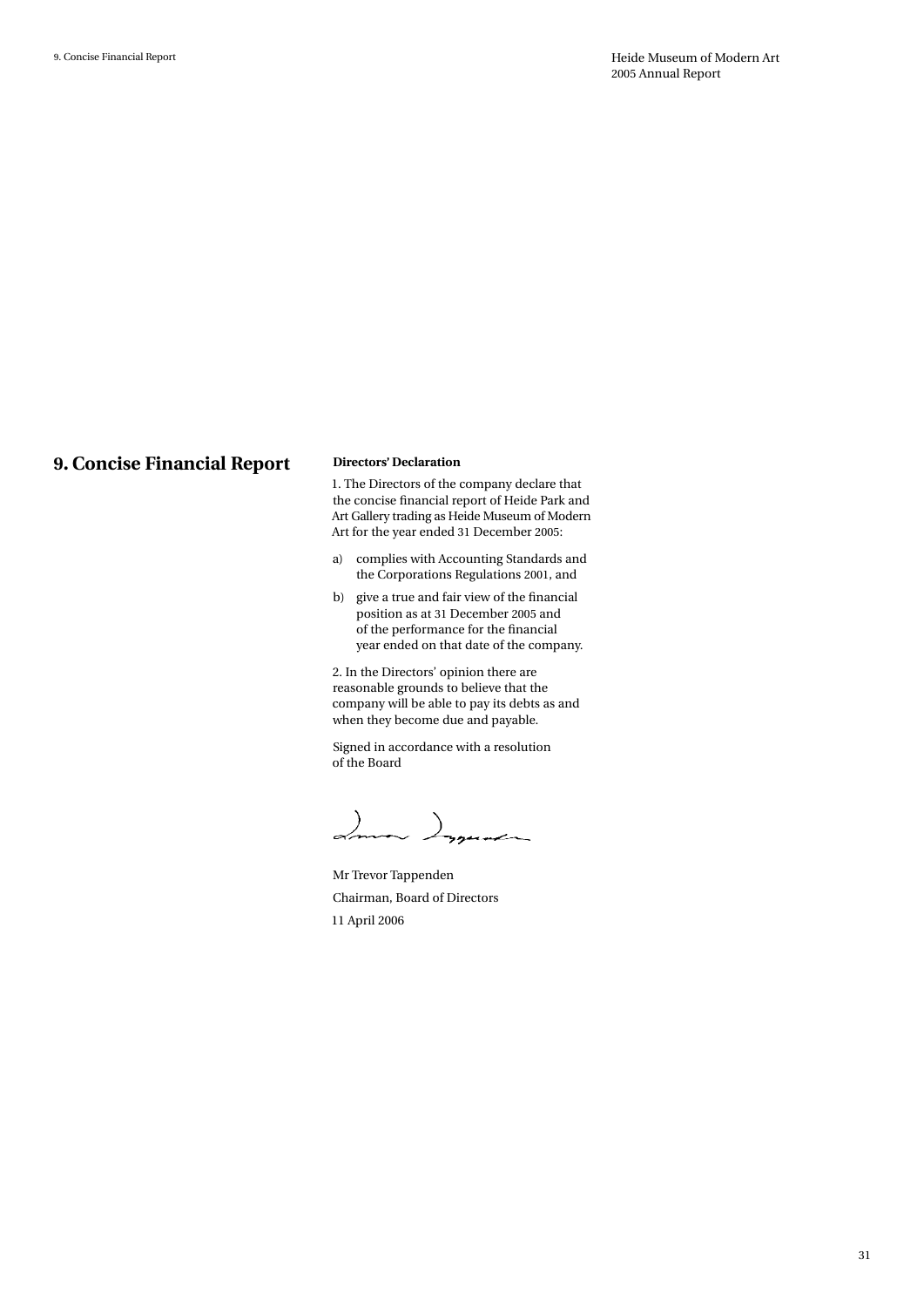#### **Income Statement for the year ended 31 December 2005**

|                                                 | 2005        | 2004        |
|-------------------------------------------------|-------------|-------------|
|                                                 | \$          | \$          |
| <b>Operating activities</b>                     |             |             |
| Revenues from operating activities              | 2.206.212   | 1,855,108   |
| Expenses from operating activities              | (2.083.623) | (2.015.793) |
| Net surplus from operating activities           | 122.589     | (160, 685)  |
| Capital development activities                  |             |             |
| Revenues from capital development activities    | 6.694.154   | 983,145     |
| Capital expenditure written off                 | $\Omega$    | (34,099)    |
| Net surplus from capital development activities | 6.694.154   | 949,046     |
| Surplus from ordinary activities                | 6,816,743   | 788.361     |

The accompanying notes form part of this concise financial report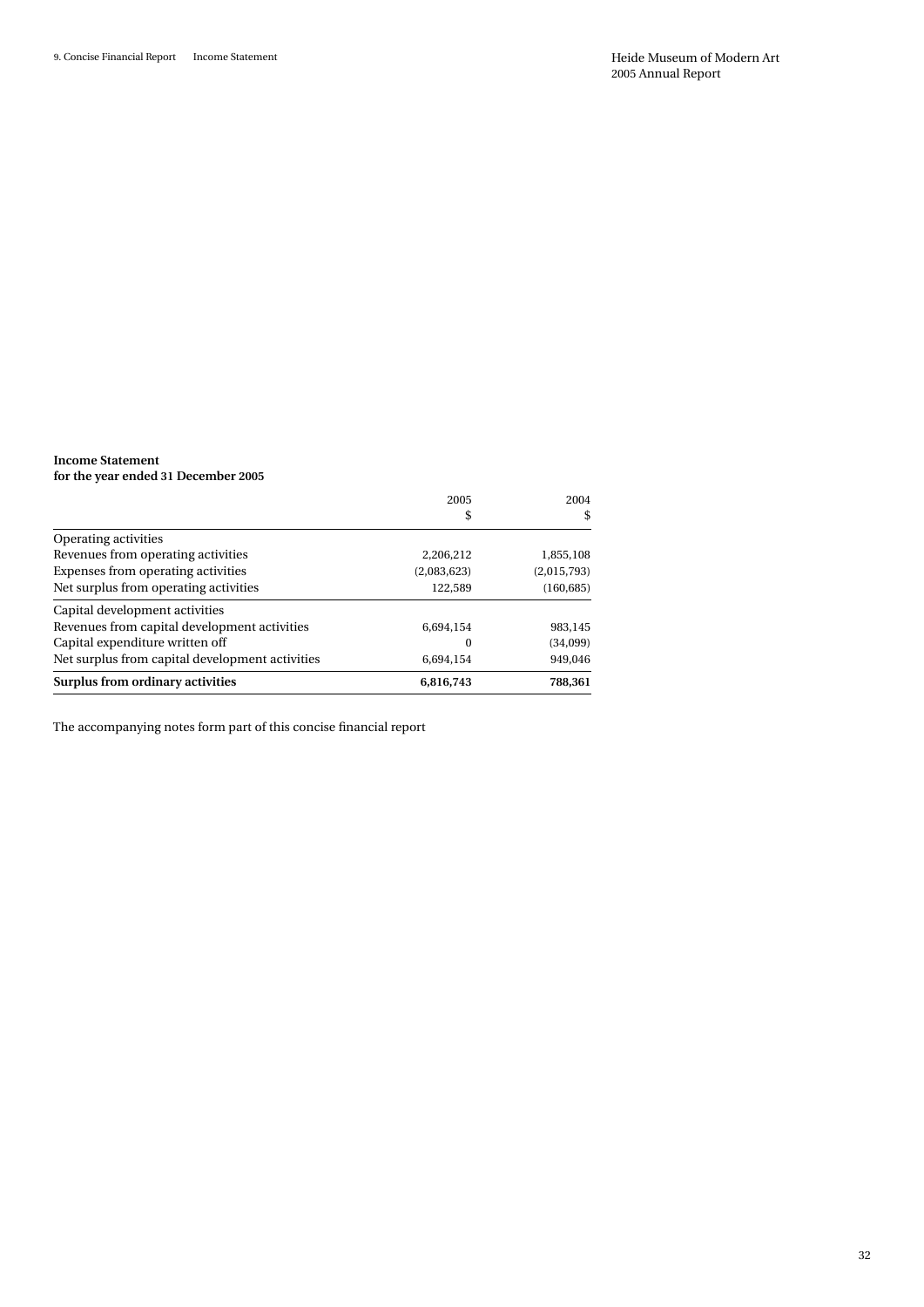#### **Balance Sheet as at 31 December 2005**

|                                      | 2005         | 2004       |
|--------------------------------------|--------------|------------|
|                                      | \$           | \$         |
| <b>Current assets</b>                |              |            |
| Cash                                 | 2,384,917    | 1,897,293  |
| Receivables                          | 326,749      | 614,575    |
| Inventories                          | 26,044       | 87,935     |
| Other                                | 47,316       | 54,755     |
| <b>Total current assets</b>          | 2,785,026    | 2,654,558  |
| <b>Non-current assets</b>            |              |            |
| Other financial assets               | 1,597,643    | 1,377,305  |
| Property, plant and equipment        | 9,380,078    | 6,471,943  |
| Other                                | 26,398,848   | 22,628,848 |
| <b>Total non-current assets</b>      | 37,376,569   | 30,478,096 |
| <b>Total assets</b>                  | 40,161,595   | 33,132,654 |
| <b>Current liabilities</b>           |              |            |
| Trade and other payables             | 1,646,066    | 1,617,629  |
| Short term borrowings                | 22,490       | 22,490     |
| Provisions                           | 63,084       | 64,884     |
| <b>Total current liabilities</b>     | 1,731,640    | 1,705,003  |
| Non-current liabilities              |              |            |
| Long term borrowings                 | $\mathbf{0}$ | 38,705     |
| <b>Total non-current liabilities</b> | $\bf{0}$     | 38,705     |
| <b>Total liabilities</b>             | 1,731,640    | 1,743,708  |
| <b>Net assets</b>                    | 38,429,955   | 31,388,946 |
| Members' funds                       |              |            |
| Reserves                             | 30,032,576   | 26,083,310 |
| Retained surplus                     | 8,397,379    | 5,305,636  |
| Total members' funds                 | 38,429,955   | 31,388,946 |

The accompanying notes form part of this concise financial report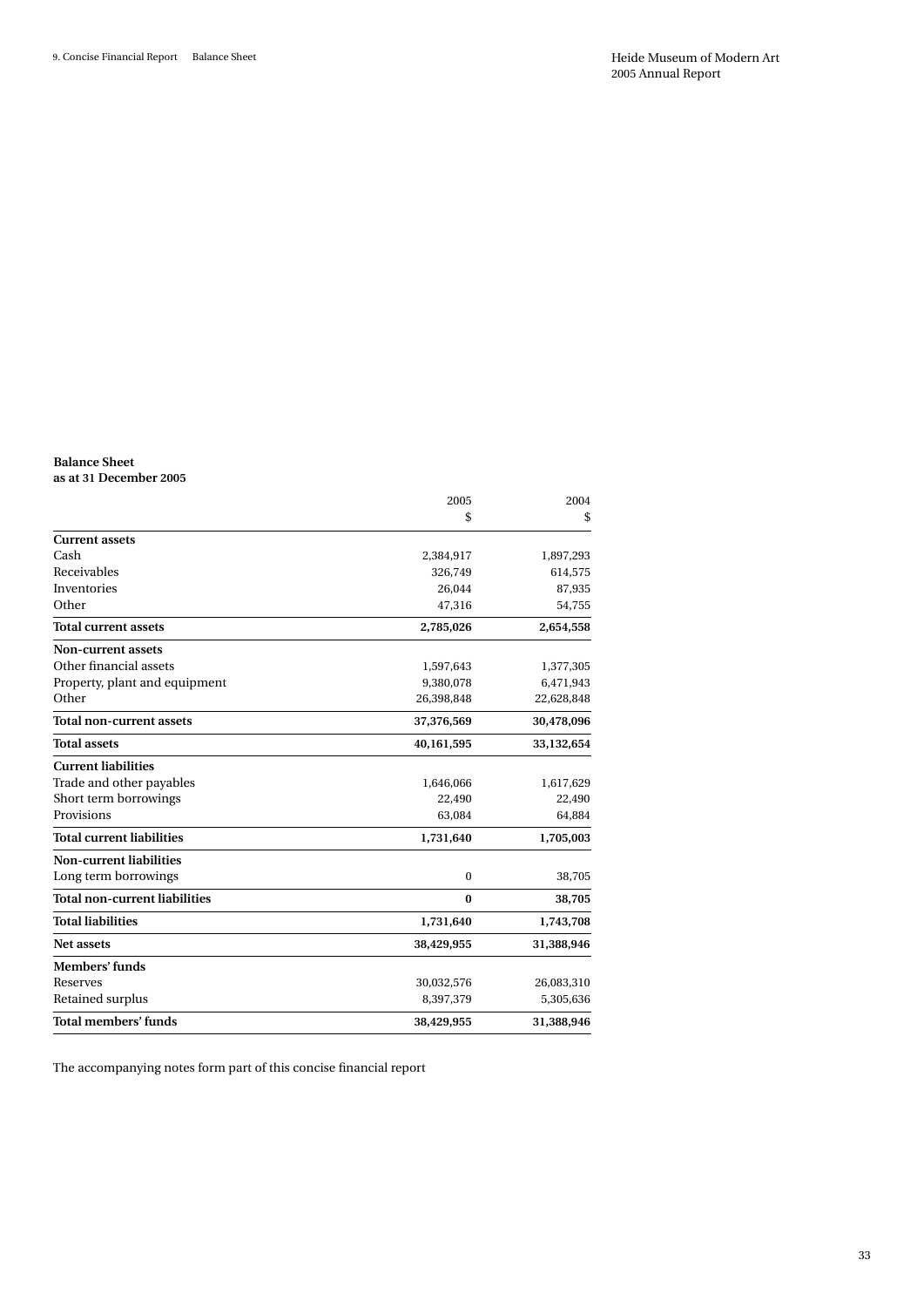#### **Statement Of Changes in Equity for the year ended 31 December 2005**

| 101 the year ended of <i>Becompet</i> 2000                        | Surplus<br>Retained<br>eficit)<br>草 | Asset revaluation<br>erve<br>res | Artworks<br>Donated<br>erve<br>res | res<br>Financial Asset<br>valuation<br>æ | Total      |
|-------------------------------------------------------------------|-------------------------------------|----------------------------------|------------------------------------|------------------------------------------|------------|
| Balance at 1 January 2004                                         | 4,959,668                           | 14,024,597                       | 10,768,173                         | 579,440                                  | 30,331,878 |
| Surplus from ordinary operations                                  | 788,361                             |                                  | 0                                  | 0                                        | 788,361    |
| Revaluation increment (decrement)                                 |                                     |                                  | 0                                  | 268,707                                  | 268,707    |
| Transfer to reserves                                              | (442, 393)                          | 0                                | 442,393                            | $\Omega$                                 | $^{(1)}$   |
| Balance at 31 December 2004                                       | 5,305,636                           | 14,024,597                       | 11,210,566                         | 848,147                                  | 31,388,946 |
| Surplus from ordinary operations                                  | 6,816,743                           | 0                                | $\Omega$                           | $\Omega$                                 | 6,816,743  |
| Revaluation increment (decrement)                                 |                                     |                                  | 0                                  | 224,266                                  | 224,266    |
| Transfer to reserves                                              | (3,725,000)                         | 0                                | 3,725,000                          | 0                                        | 0          |
| <b>Balance at 31 December 2005</b>                                | 8,397,379                           | 14,024,597                       | 14,935,566                         | 1,072,413                                | 38,429,955 |
| The accompanying notes form part of this concise financial report |                                     |                                  |                                    |                                          |            |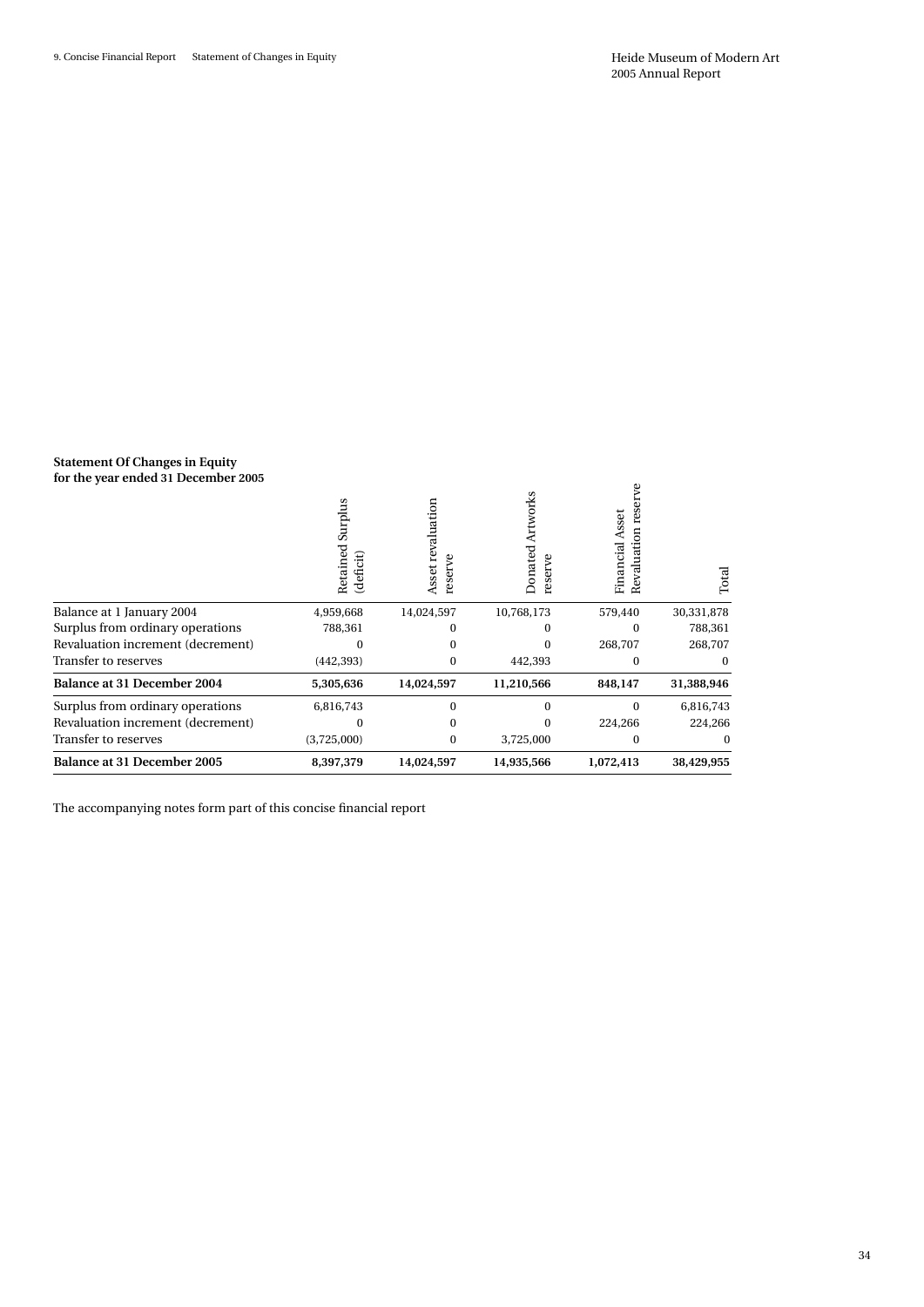#### **Statement Of Cash Flows for the year ended 31 December 2005**

|                                                     | 2005          | 2004        |
|-----------------------------------------------------|---------------|-------------|
|                                                     | \$            | \$          |
| Cash flows from operating activities                |               |             |
| Receipts from operating activities                  | 147,013       | 465,919     |
| Grant receipts                                      | 2,727,227     | 1,603,986   |
| Payments to suppliers and employees                 | (1,904,787)   | (2,261,930) |
| Dividends received                                  | 91,948        | 84,545      |
| Interest received                                   | 71,541        | 70,082      |
| Net cash outflow from operating activities          | 1,132,942     | (37, 398)   |
| Cash flows from investing activities                |               |             |
| Capital grant and pledge receipts                   | 2,531,779     | 1,201,800   |
| Proceeds from sale of investments                   | $\Omega$      | 116,206     |
| Payments for property, plant and equipment          | (3, 138, 392) | (379, 497)  |
| Net cash provided by/(used in) investing activities | (606, 613)    | 938,509     |
| Cash flow from financing activities                 |               |             |
| Proceeds from (repayment of) borrowings             | (38, 705)     | 0           |
| Net increase in cash held                           | 487,624       | 901,111     |
| Cash at beginning of the financial year             | 1,897,293     | 996,182     |
| Cash at end of the financial year                   | 2,384,917     | 1,897,293   |

The accompanying notes form part of this concise financial report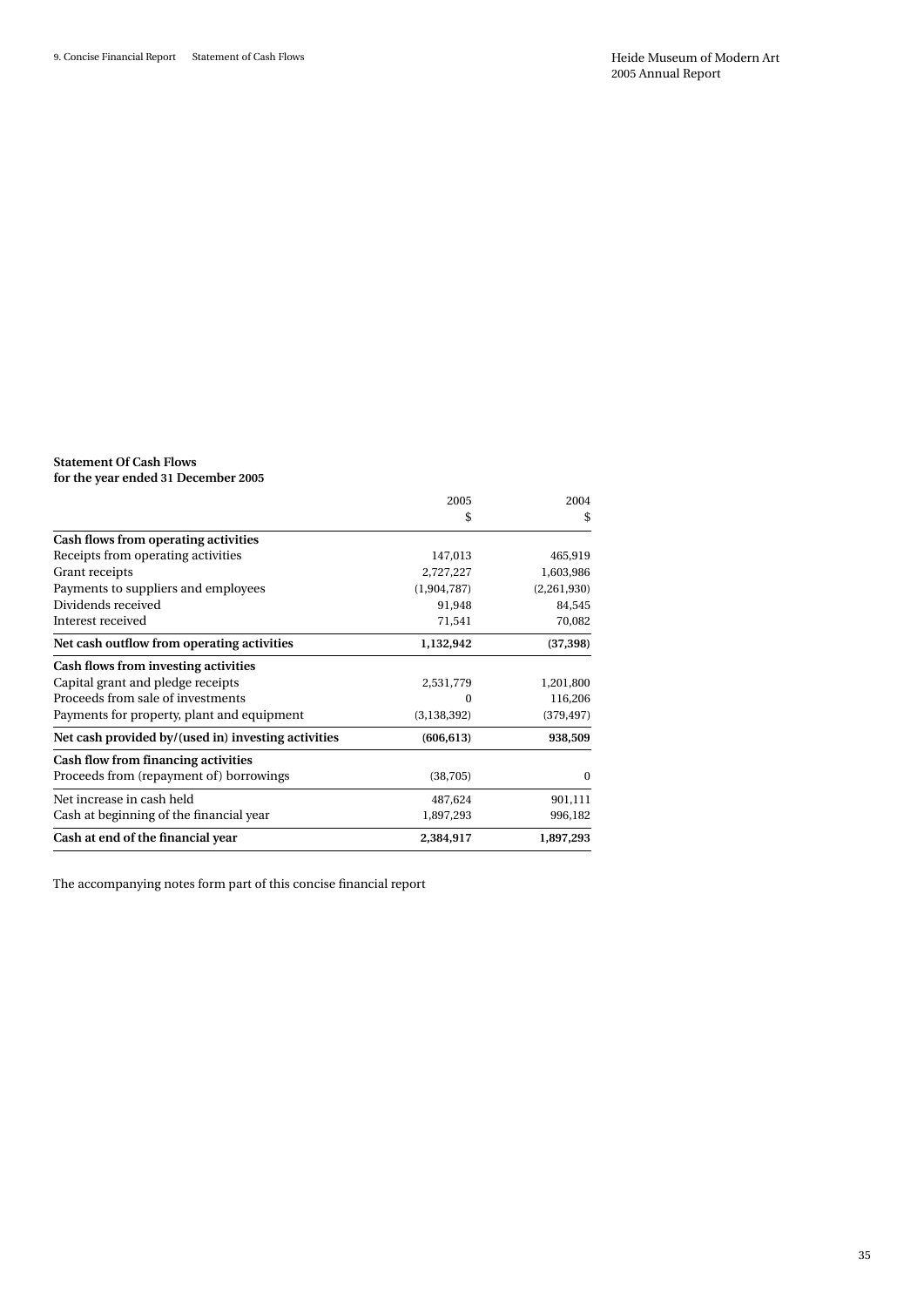2005 2004

#### **Notes To And Forming Part Of The Concise Financial Report for the year ended 31 December 2005**

#### **NOTE 1: Basis of preparation of the concise financial report**

The concise financial report has been prepared in accordance with Accounting Standard AASB 1039: Concise Financial Reports and the Corporations Act 2001.

The financial statements, specific disclosures and other information included in the concise financial report are derived from and are consistent with the full financial report of Heide Park and Art Gallery. The concise financial report cannot be expected to provide as detailed an understanding of the financial performance, financial position and financing and investing activities of Heide Park and Art Gallery as the full financial report.

In accordance with the requirements of AASB 1: First-time Adoption of Australian Equivalents to International Financial Reporting Standards, adjustments to the company's accounts resulting from the introduction of IFRS have been applied retrospectively to 2004 comparative figures excluding cases where optional exemptions available under AASB 1 have been applied. These accounts are the first financial statements of Heide Park & Art Gallery to be prepared in accordance with Australian equivalents to IFRS.

#### **NOTE 2: Operating revenue and expenses**

|                                   | \$        | \$        |
|-----------------------------------|-----------|-----------|
| <b>Operating revenue</b>          |           |           |
| Arts Victoria Triennial Grant     | 1,030,000 | 650,000   |
| Arts Victoria Maintenance Grant   | 71,686    | 106,116   |
| Other government grants           | 58,663    | 192,140   |
| Admissions                        | 74,222    | 216,048   |
| Retail sales                      | 72,606    | 173,373   |
| Sponsorship                       | $\Omega$  | 2,770     |
| Sponsorship-non cash              | 69,023    | 291,048   |
| Donations                         | 183,956   | 267,004   |
| Donations-works of art            | 3,725,000 | 442,393   |
| Proceeds on sale of shares        | $\Omega$  | 116,206   |
| Investment income                 | 195,284   | 160,183   |
| Other revenue                     | 450,772   | 238,819   |
| <b>Total operating revenue</b>    | 5,931,212 | 2,856,100 |
| <b>Operating expenses</b>         |           |           |
| <b>Employee benefits</b>          | 908,039   | 858,539   |
| Marketing & Development expenses  | 193,810   | 480,289   |
| <b>Exhibition</b> expenses        | 139,090   | 334,964   |
| Depreciation and amortisation     | 185,257   | 195,612   |
| Repairs and maintenance           | 53,048    | 123,274   |
| Insurance                         | 96,383    | 92,477    |
| Cost of goods sold                | 51,781    | 81,810    |
| Cost of investments sold          | $\Omega$  | 71,285    |
| <b>Utilities</b>                  | 46,250    | 49,580    |
| Contractors and professional fees | 88,165    | 39,491    |
| Relocation expenses               | 54,754    | $\theta$  |
| Other expenses                    | 267,046   | 248,070   |
| <b>Total operating expenses</b>   | 2,083,623 | 2,574,391 |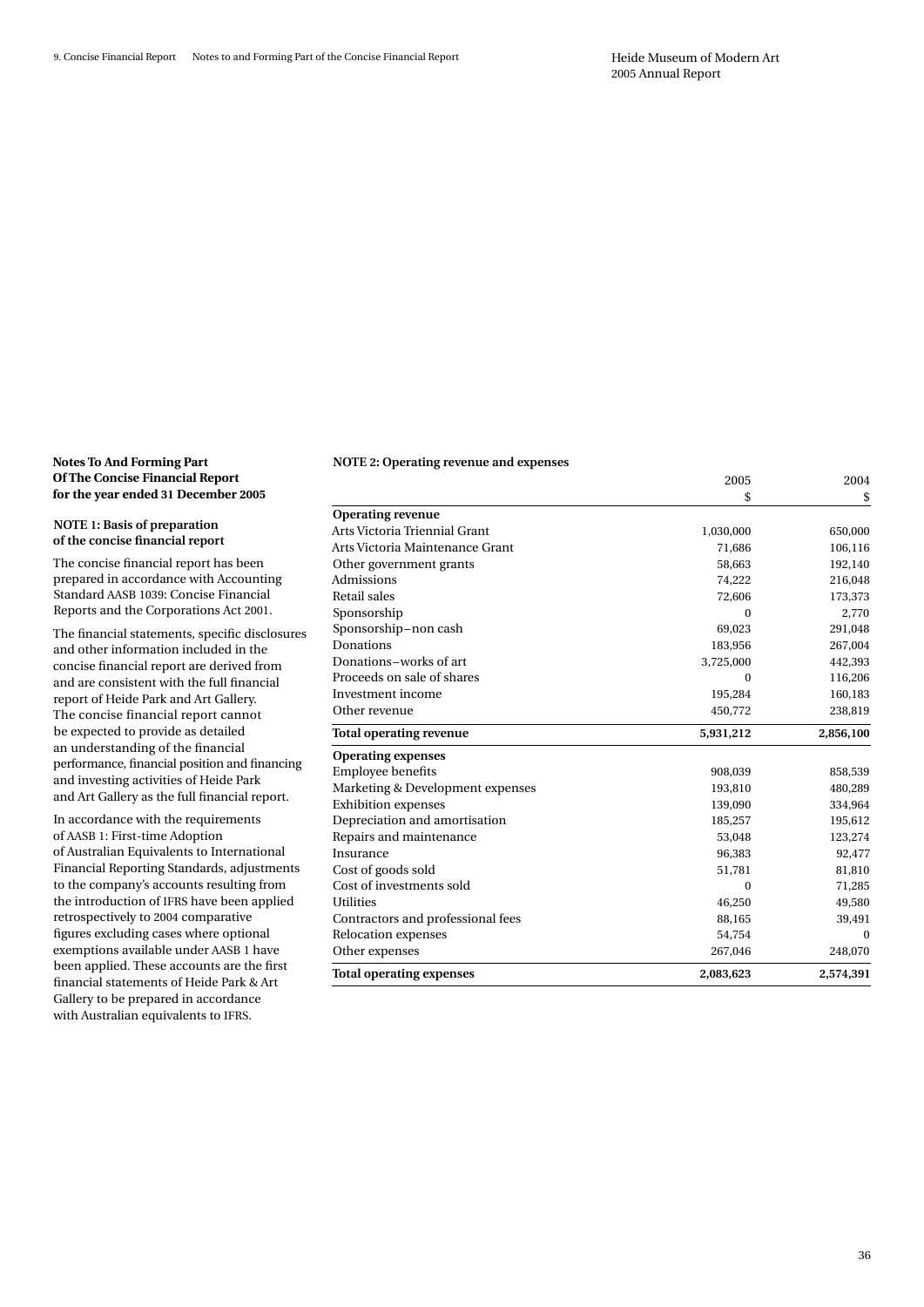#### **NOTE 3: Segment information**

The company operates from one business and geographical segment being the operation of Heide Museum of Modern Art and surrounding parkland, located at 7 Templestowe Road, Bulleen, Victoria.

#### **NOTE 4: Members' Guarantee**

Each member of the company guarantees to contribute to the assets of the company in the event of it being wound up, to the extent of fifty dollars.

- **NOTE 5: Reserves**
- (a) Asset Revaluation Reserve The asset revaluation reserve records revaluations of non-current assets.
- (b) Investment Fluctuation Reserve The investment fluctuation reserve records the unrealised gain on financial investments.
- (c) Donated Artworks Reserve This reserve represents the value of art works donated or bequeathed to the company.

#### **NOTE 6: Graeme Sturgeon Memorial Trust**

Heide Park and Art Gallery acts as trustee for the Graeme Sturgeon Memorial Trust, a trust established to promote the creation and appreciation of Australian contemporary sculpture. The trust funds are administered by the company but are excluded from the financial statements, as the funds must be appropriated in accordance with the deed of trust. At 31 December 2005 the balance of the trust fund was \$34,375.

#### **Discussion and Analysis of the Financial Statements**

#### **Information on Heide Park and Art Gallery concise financial report**

The financial statements and disclosures in the concise financial report have been derived from the 2005 Financial Report of Heide Park and Art Gallery. The discussion and analysis is provided to assist members in understanding the concise financial report.

#### **First time adoption of Australian Equivalents to International Financial Reporting Standards**

As a result of the introduction of Australian equivalents to International Financial Reporting Standards (IFRS), the company's financial report has been prepared in accordance with those Standards. Significantly, adjustments were applied retrospectively to 2004 comparative figures in revaluation of Heide's endowment from cost value to market value, expressed as a Financial Asset Revaluation Reserve of \$1,072,413.

#### **Income Statement**

The result for the year was a surplus of \$6,816,743 (2004 surplus \$788,362) from all ordinary activities of the company. Whilst overall this was a very positive result, care must be taken in interpreting this surplus in relation to the core operations of Heide. The results include non-cash revenue items such as donated works of art to the value of \$3,725,000 and non-operating items such as revenue of \$6,694,154 associated with capital development activities.

Heide's revenue during 2005 derived from four key sources: government funding, self-generated revenue, business sponsorships and philanthropic income. The State Government through Arts Victoria increased core operational funding from \$650,000 in 2004 to \$1,030,000, an increase of 58%. This was further supplemented with maintenance grants. In-kind sponsorship to the value of \$69,023 was provided by Heide's Corporate Partners and supporters. The Heide Foundation raised cash donations of \$364,841 for operating and capital redevelopment activities, up \$97,841 from the previous year. However, due to the closure of Heide II and Heide III from February 2005 for redevelopment, self-generated revenue from admissions and retail sales was significantly reduced.

Operational expenditure was well contained during the year as a result of reduced activities, with exhibition and marketing costs were down 40% from 2004. Additional expenses for the year include \$54,754 incurred in relocation of staff to two temporary buildings adjacent to Heide I, and the write-off of retail inventory of \$19,667 following review of the commercial realisable value of Heide's existing stock. An outstanding tax liability of \$17,876 dating back to 2002 was reconciled with the ATO and recognised in the final accounts.

The injection of additional funding from the State Government resulted in net operational cash inflow of \$1,132,942, a significant turnaround from the shortfall of \$37,398 in 2004. This support meant Heide's endowment remained untouched throughout 2005. Cashflow in relation to capital redevelopment activities remained positive throughout the year.

#### **Balance Sheet**

Heide's net asset position has increased by \$7,041,009 to \$38,429,955. This increase is due to the following key factors:

- cash received from donors and government sources and held for the redevelopment projects is \$2,213,373
- works of art increased by \$3,725,000 from donations received
- the value of work in progress on the redevelopment projects increased by \$3,073,279

#### **Full Financial Report**

A copy of the full financial report and auditors report will be sent to any member, free of charge, upon request in writing made to the Business and Finance Manager, Heide Museum of Modern Art.